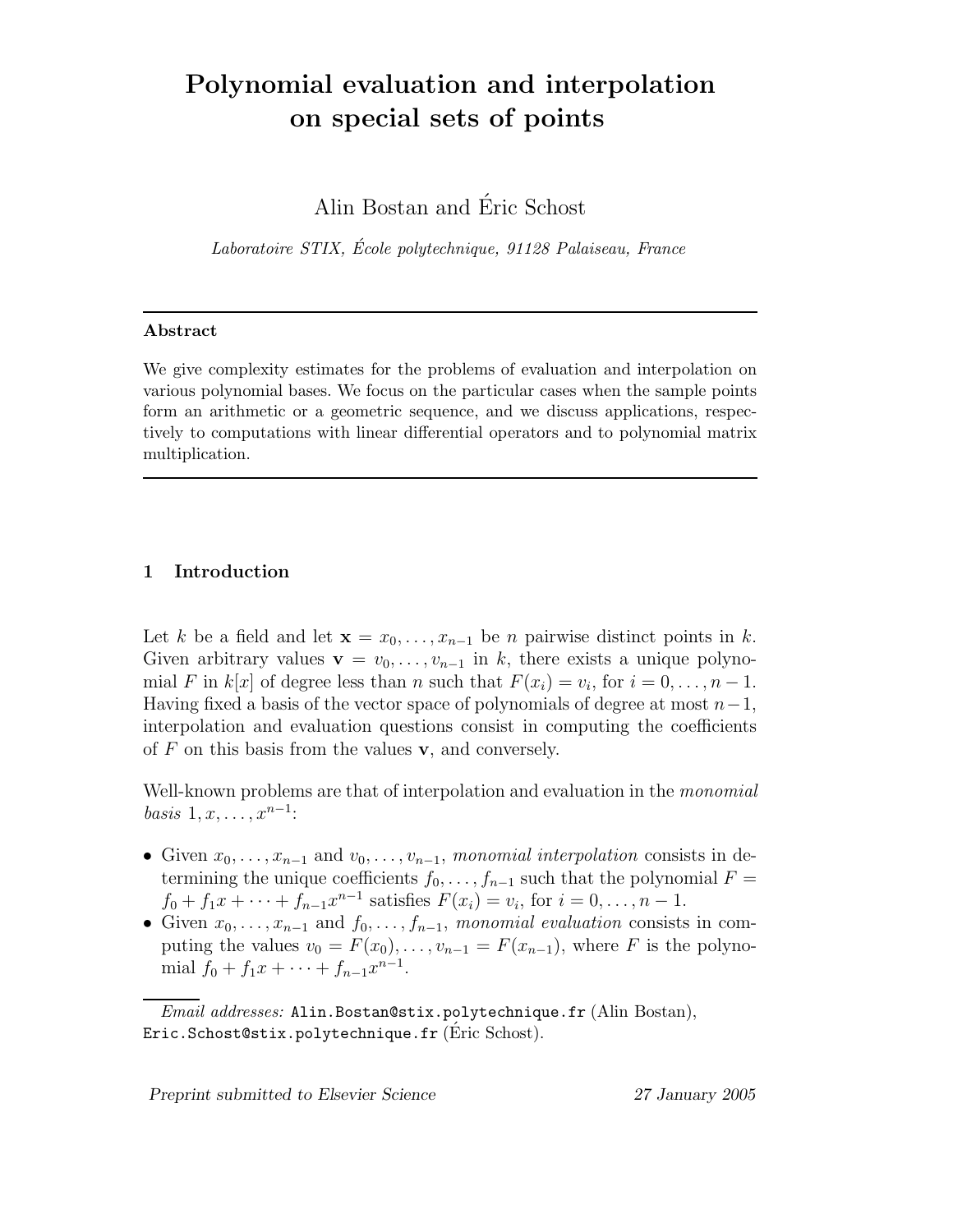The Newton basis associated to the points  $x_0, \ldots, x_{n-1}$  provides with an alternative basis of degree  $n-1$  polynomials, which is defined as

$$
1, (x-x_0), (x-x_0)(x-x_1), \ldots, (x-x_0)\cdots (x-x_{n-2}).
$$

An important particular case is the falling factorial basis

1, 
$$
x^{\underline{1}} = x
$$
,  $x^{\underline{2}} = x(x-1)$ ,  $x^{\underline{3}} = x(x-1)(x-2)$ , ...,

which is used in many algorithms for symbolic summation, see for instance (Abramov, 1989; Petkovšek, 1992; Paule, 1995). Accordingly, Newton interpolation and Newton evaluation are defined as the problems of interpolation and evaluation with respect to the Newton basis:

• Given  $x_0, \ldots, x_{n-1}$  and  $v_0, \ldots, v_{n-1}$ , Newton interpolation consists in determining the unique coefficients  $f_0, \ldots, f_{n-1}$  such that the polynomial

$$
F = f_0 + f_1(x - x_0) + f_2(x - x_0)(x - x_1) + \dots + f_{n-1}(x - x_0) \dots (x - x_{n-2}) \tag{1}
$$

satisfies  $F(x_i) = v_i$ , for  $i = 0, \ldots, n - 1$ .

• Given  $x_0, \ldots, x_{n-1}$  and  $f_0, \ldots, f_{n-1}$ , Newton evaluation consists in computing the values  $v_0 = F(x_0), \ldots, v_{n-1} = F(x_{n-1}),$  where F is the polynomial given by Equation (1).

Fast algorithms for evaluation and interpolation in the monomial basis were discovered in the seventies and have complexity in  $O(M(n) \log(n))$ , where  $M(n)$  denotes the cost of multiplying univariate polynomials of degree less than n. Using FFT-based multiplication algorithms,  $M(n)$  can be taken in  $O(n \log(n) \log(\log(n)))$ , so the complexity above is nearly optimal, up to logarithmic factors (note that naive algorithms have cost quadratic in  $n$ ). These fast algorithms are nowadays classical topics covered by most of the computer algebra textbooks (Bini and Pan, 1994; Bürgisser et al., 1997; von zur Gathen and Gerhard, 1999) and their practical relevance is recognized.

In contrast, fast algorithms for Newton evaluation and interpolation are quite recent, despite a potentially vast field of applications. The standard algorithms are based on divided differences and have complexity quadratic in  $n$  (Knuth, 1998). Yet, using a divide-and-conquer approach, the complexity of Newton evaluation and interpolation becomes essentially linear in  $n$ : indeed, the algorithms suggested in (Bini and Pan, 1994, Ex. 15, p. 67) have complexity in  $O(M(n) \log(n))$ .

Such fast algorithms for Newton evaluation and interpolation rely on two additional tasks: the base change between the monomial basis and the Newton basis, and conversely. Algorithms realizing these tasks are detailed for instance in (Gerhard, 2000, Theorem 2.4 and Theorem 2.5); they also have complexity in  $O(M(n) \log(n))$ .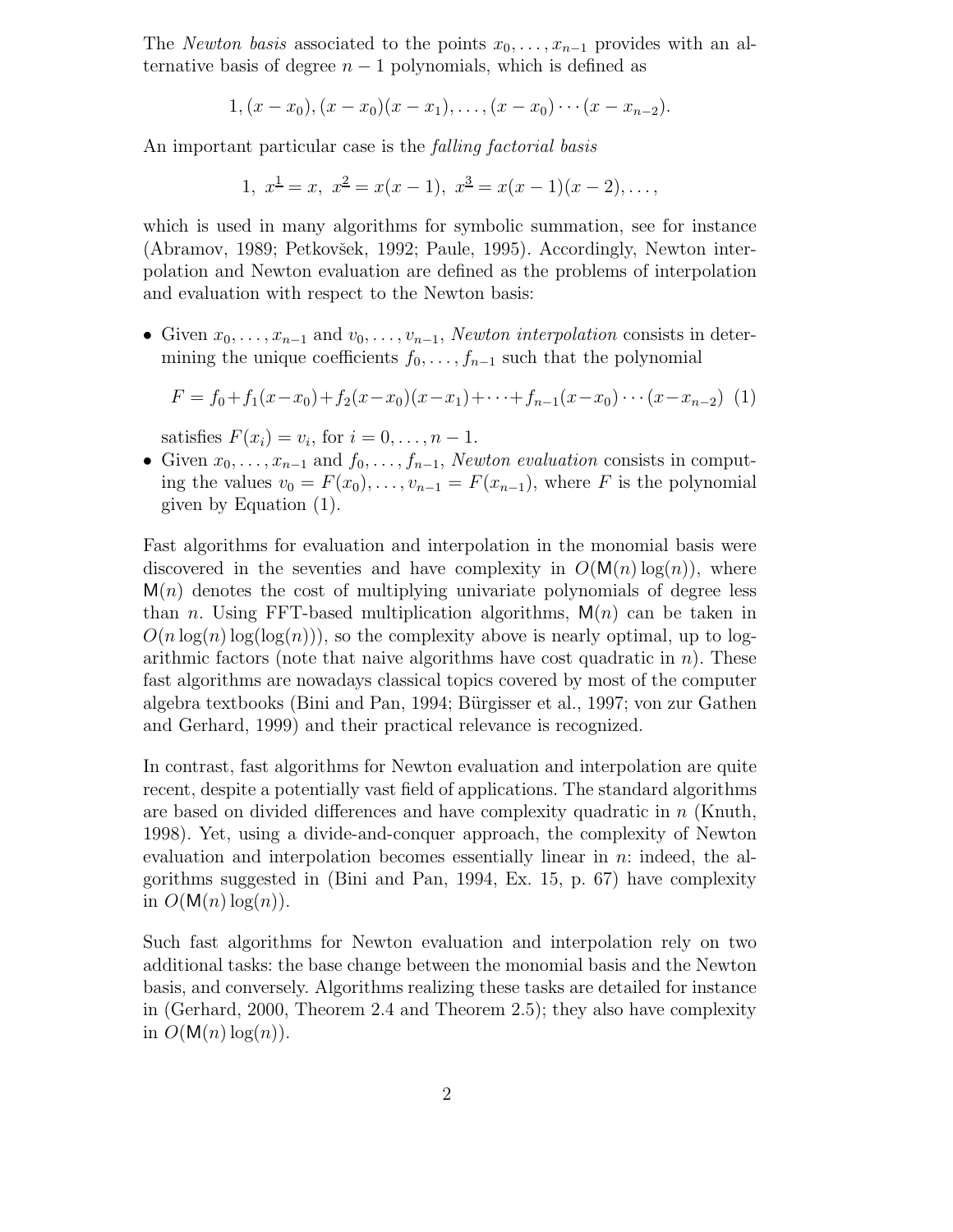Remark that monomial as well as Newton evaluation and interpolation can also be regarded as base change problems, between monomial or Newton bases on the one hand and Lagrange basis

$$
\frac{\prod_{j\neq 0}(x-x_j)}{\prod_{j\neq 0}(x_0-x_j)}, \frac{\prod_{j\neq 1}(x-x_j)}{\prod_{j\neq 1}(x_1-x_j)}, \ldots, \frac{\prod_{j\neq n-1}(x-x_j)}{\prod_{j\neq n-1}(x_{n-1}-x_j)}
$$

associated to the points  $x_0, \ldots, x_{n-1}$ , on the other hand.

Our contribution. The core of this paper is the study of the three operations mentioned up to now:

- (1) conversions between Newton and monomial bases,
- (2) monomial evaluation and interpolation,
- (3) Newton evaluation and interpolation.

Our first goal is to propose improved algorithms for some of these operations: specifically, we describe a faster conversion algorithm, from which we deduce an improved Newton interpolation algorithm. When the sample points bear no special structure, our algorithms still have an asymptotic complexity belonging to the class  $O(M(n) \log(n))$ , but they are faster than the previous ones by a constant factor. To establish comparisons, and for the sake of completeness, we will detail the constants hidden behind the Big-Oh notation in the complexity estimates, for our algorithms as well as for one of Gerhard (2000).

Our second objective is to obtain better algorithms for special cases of evaluation points x. Indeed, it is well known that the divided difference formulas used in Newton interpolation simplify when the points form an arithmetic or a geometric progression; we will show how to obtain improved complexity estimates based on such simplifications. We also discuss applications to computations with linear differential operators and polynomial matrix multiplication.

Table 1 summarizes the best results known to us on the three questions mentioned above; we now review its columns in turn and detail our contributions. In what follows, all results of type  $O(M(n) \log(n))$  are valid when n is a power of 2. The results for the arithmetic progression case additionally require that the base field has characteristic 0 or larger than  $n$ .

The general case. The first column gives estimates for arbitrary sample points; we call this case the general case. In this situation, conversion algorithms and monomial evaluation / interpolation algorithms are designed first, and algorithms for Newton evaluation and interpolation are deduced by composition.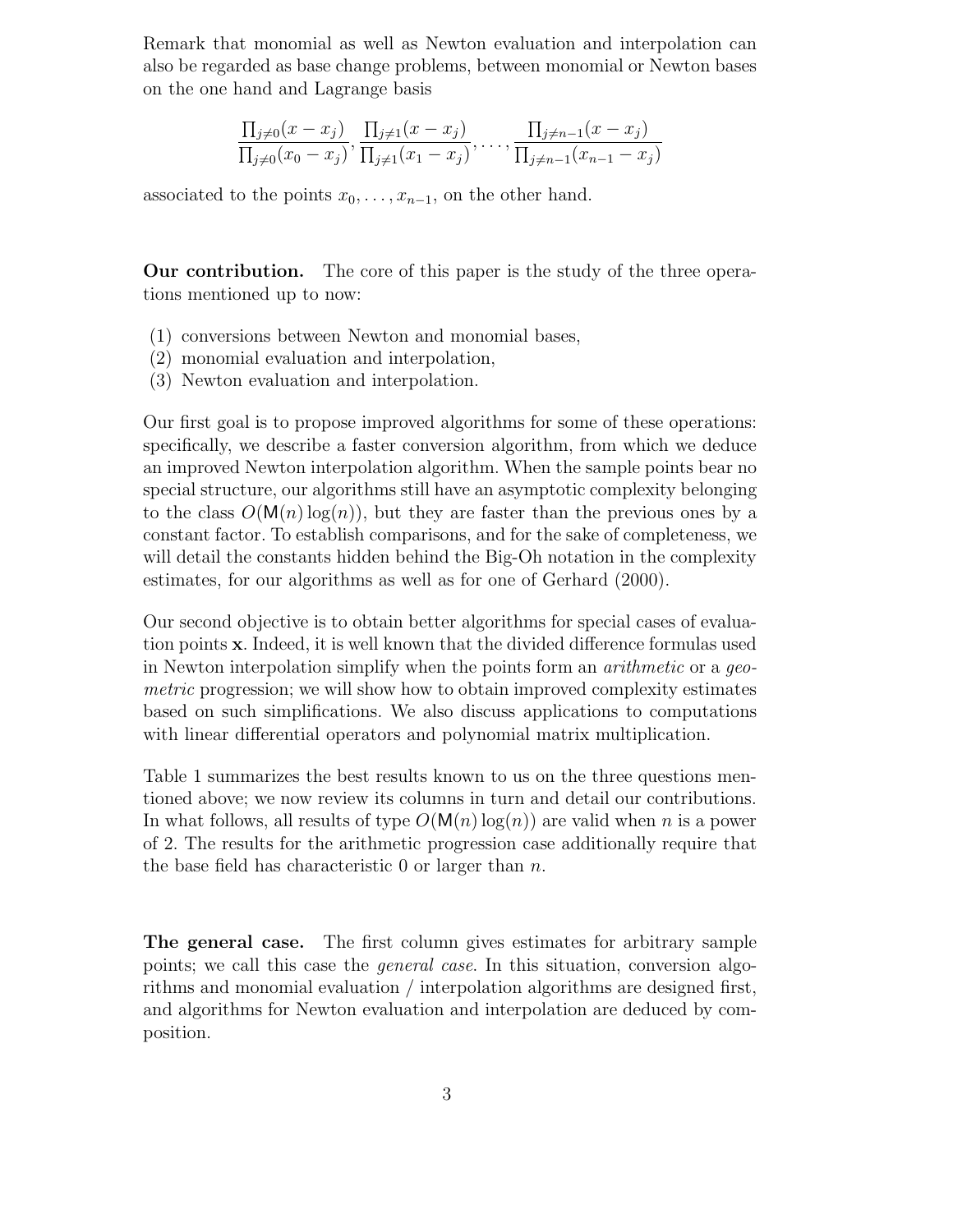| Question                        | general case                               |  |  |  |
|---------------------------------|--------------------------------------------|--|--|--|
| Newton to monomial basis (NtoM) | $M(n) \log(n) + O(M(n))$                   |  |  |  |
| Monomial to Newton basis (MtoN) | $M(n) \log(n) + O(M(n))$                   |  |  |  |
| Monomial evaluation $(MtoV)$    | $3/2 M(n) \log(n) + O(M(n))$               |  |  |  |
| Monomial interpolation (VtoM)   | $5/2 M(n) \log(n) + O(M(n))$               |  |  |  |
| Newton evaluation $(NtoV)$      | $2\mathsf{M}(n)\log(n)+O(\mathsf{M}(n))$   |  |  |  |
| Newton interpolation $(VtoN)$   | $3\mathsf{M}(n)\log(n) + O(\mathsf{M}(n))$ |  |  |  |

| Question    | arithmetic case          | geometric case        |  |  |  |
|-------------|--------------------------|-----------------------|--|--|--|
| <b>NtoM</b> | $M(n) \log(n) + O(M(n))$ | $M(n) + O(n)$         |  |  |  |
| MtoN        | $M(n) \log(n) + O(M(n))$ | $M(n) + O(n)$         |  |  |  |
| MtoV        | $M(n) \log(n) + O(M(n))$ | $2\mathsf{M}(n)+O(n)$ |  |  |  |
| VtoM        | $M(n) \log(n) + O(M(n))$ | $2\mathsf{M}(n)+O(n)$ |  |  |  |
| NtoV        | $M(n) + O(n)$            | $M(n) + O(n)$         |  |  |  |
| VtoN        | $M(n) + O(n)$            | $M(n) + O(n)$         |  |  |  |

Table 1

Complexity results on conversions between Newton and monomial bases, monomial evaluation and interpolation, Newton evaluation and interpolation.

The conversion algorithm from the Newton to the monomial basis (first row in the table) is from Gerhard (2000), who also gives its bit complexity when the base field is Q. As to the conversion from the monomial to the Newton basis (second row in the table), our algorithm is new, to the best of our knowledge. It relies on the so-called transposition principle, which finds its origins in Tellegen's theorem on electrical networks (Tellegen, 1952; Bürgisser et al., 1997; Kaltofen, 2000; Bostan et al., 2003). Gerhard (2000) also presents an algorithm for this task, but its complexity is higher by a constant factor.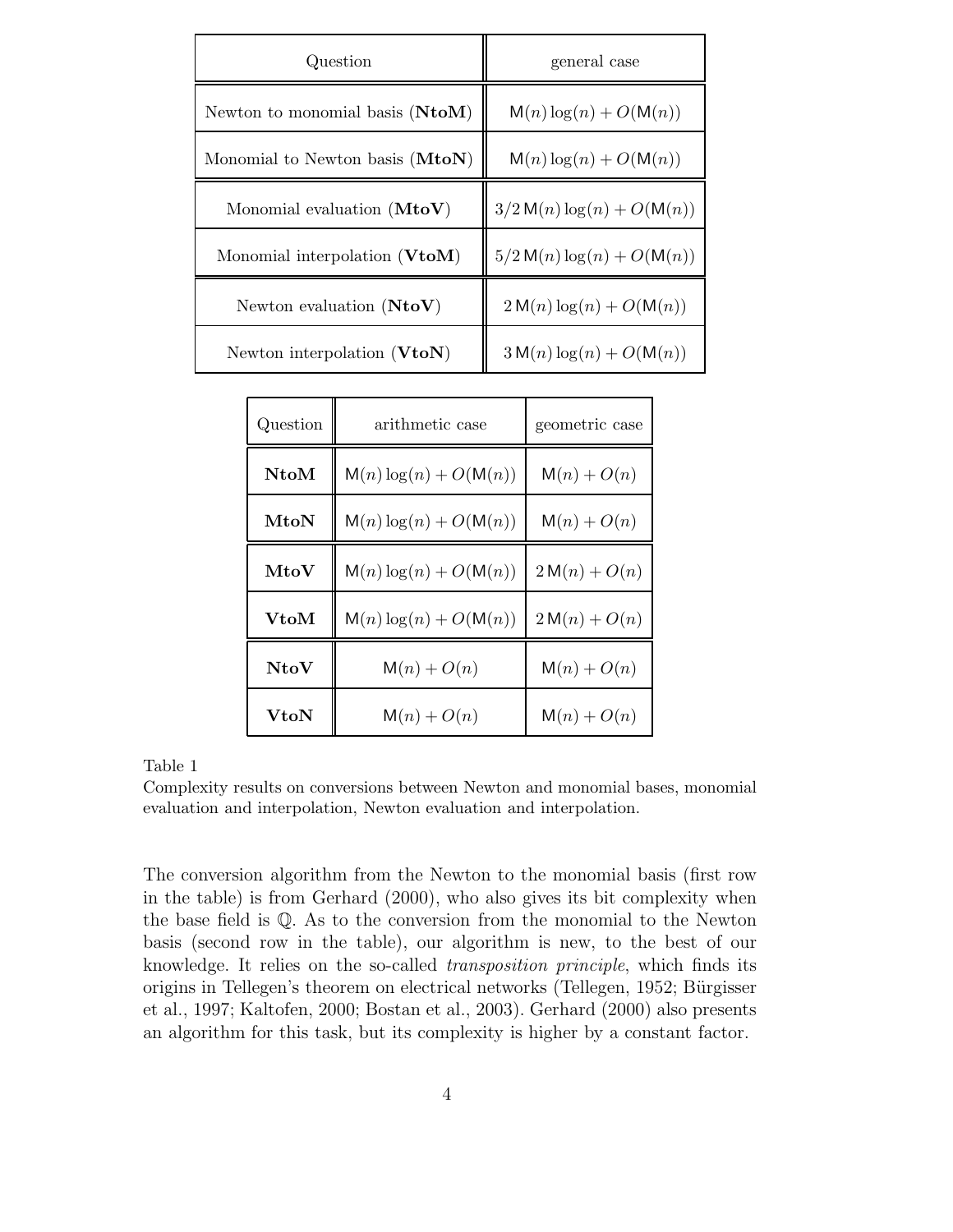The results on monomial evaluation and interpolation (third and fourth rows) appeared in (Bostan et al., 2003) and improve the classical results by (Moenck and Borodin, 1972; Strassen, 1973; Borodin and Moenck, 1974) and Montgomery (1992).

The last two operations (fifth and sixth rows of the upper table) are Newton evaluation and interpolation; the algorithms for these tasks are easily deduced from those mentioned before (rows  $1-4$ ), by composition. Note however that the constants do not add up, due to some shared precomputations. Recall that these complexity results were already known to lie in the class  $O(M(n) \log(n)),$ see for instance Bini and Pan (1994); the precise estimate in the fifth row is obtained by combining algorithms of (Gerhard, 2000) and (Bostan et al., 2003), whereas that in the last row relies on our improved conversion algorithm.

The arithmetic progression case. In the arithmetic progression case, a sharp complexity statement was given in (Gerhard, 2000, Theorem 3.2 and Theorem 3.4), which proves that Newton evaluation and interpolation at an arithmetic progression can be done within  $\mathsf{M}(n)+O(n)$  operations. That article also analyzes the bit complexity when the base field is Q.

In the arithmetic progression case, the basis conversion algorithms developed in the general case remain unchanged. Using Gerhard's result and these conversion algorithms, we then deduce new, faster algorithms for monomial evaluation and interpolation on an arithmetic progression.

We apply these algorithms to conversions between the monomial and the falling factorial bases. This yields fast algorithms for computing Stirling numbers, which in turn are the basis for fast computation with linear differential operators. Also, we discuss the transpose of the algorithm of Gerhard (2000), which is shown to be closely related to an algorithm of Aho et al. (1975) for polynomial shift.

The geometric case. In the geometric progression case, we show that the complexities of Newton evaluation and interpolation drop to  $M(n) + O(n)$  as well. The improvements are obtained by (mainly) translating into equalities of generating series the formulas for divided  $q$ -differences, similarly to what is done by Gerhard (2000) for the arithmetic case. By considering the transposed problems, we deduce that the conversions between the Newton and the monomial bases can be done with the same asymptotic complexity of  $M(n) + O(n)$ operations in the base field.

These results have consequences for evaluation and interpolation in the monomial basis. It is known (Rabiner et al., 1969; Bluestein, 1970; Aho et al., 1975)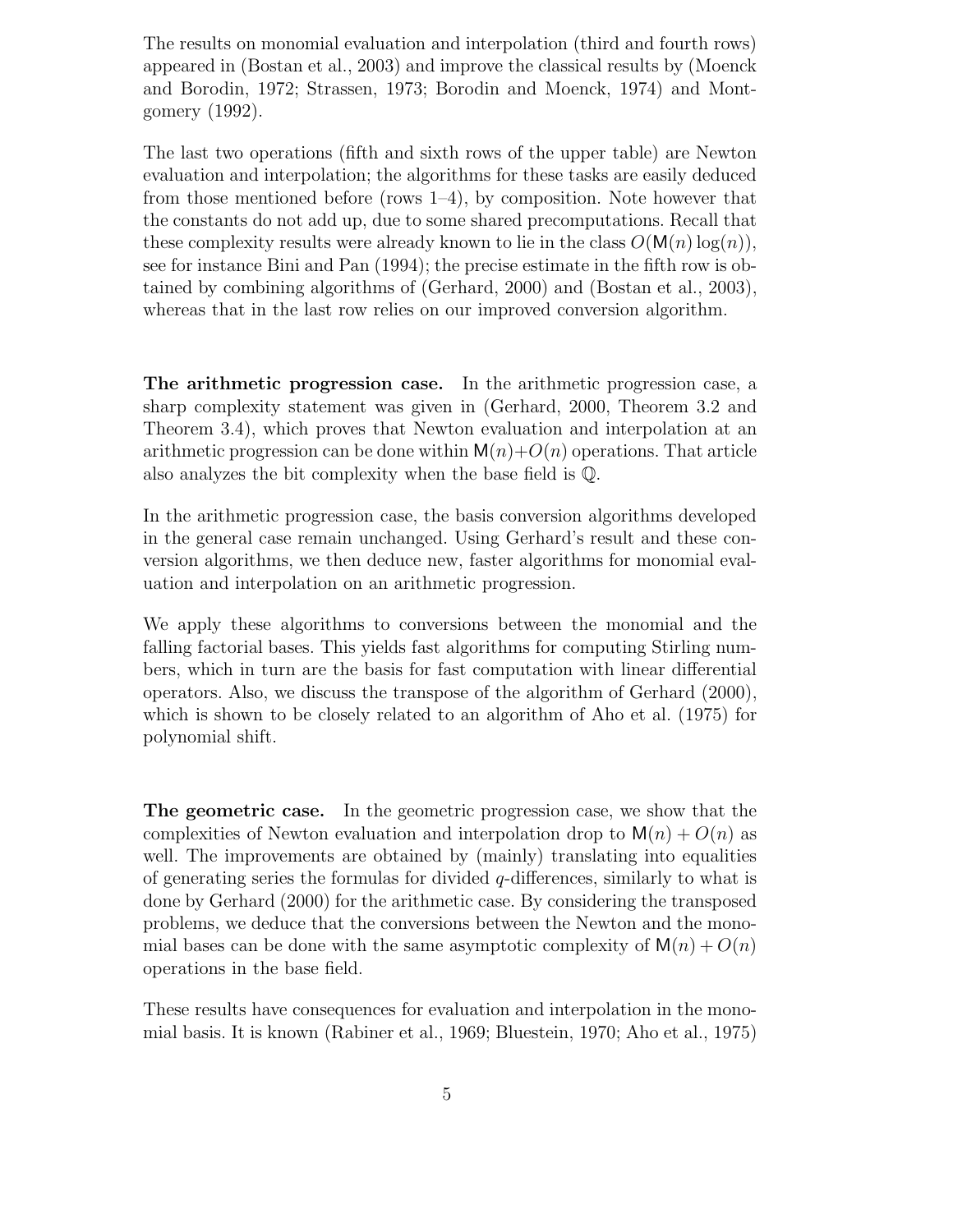that evaluating a polynomial of degree less than  $n$  on  $n$  points in a geometric progression has cost  $2 M(n) + O(n)$  (the algorithm given by Aho et al. (1975) actually has complexity more than  $2 M(n) + O(n)$ , but using the middle product operation of Hanrot et al. (2004) yields the announced complexity bound). A similar result for the inverse problem – that is, interpolation on the monomial basis at points in a geometric progression – was previously not known. Using the Newton basis for intermediate computations, we show that this can also be done using  $2 M(n) + O(n)$  operations.

Thus, this allows to exhibit special sequences of points, lying in the base field, for which both evaluation and interpolation are cheaper by a logarithmic factor than in the general case. Many algorithms using evaluation and interpolation for intermediate computations can benefit from this. We exemplify this by improving the known complexity results for polynomial matrix multiplication.

Organization of the paper. In Section 2 we recall basic tools for our subsequent algorithms, the construction of the subproduct tree associated to the sample points and the notion of transposed algorithms, and notably transposed multiplication.

In Section 3 we recall or improve known algorithms for the three operations mentioned up to now, evaluation and interpolation in the monomial and Newton bases, as well as base change algorithms, in the general case of arbitrary sample points.

In Section 4, we focus on the case when the sample points form an arithmetic sequence, and present an application to computations with linear differential operators. Section 5 is devoted to the special case of evaluation points in a geometric progression; we conclude this section by an application to polynomial matrix multiplication.

**Technical assumptions.** We suppose that the *multiplication time* function M fulfills the inequality  $M(d_1) + M(d_2) \leq M(d_1 + d_2)$  for all positive integers  $d_1$  and  $d_2$ ; in particular, the inequality  $M(d/2) \leq 1/2 M(d)$  holds for all  $d > 1$ . We also make the hypothesis that  $\mathsf{M}(cd)$  is in  $\mathcal{O}(\mathsf{M}(d))$ , for all  $c > 0$ . The basic examples we have in mind are *classical* multiplication, for which  $M(n) \in O(n^2)$ , Karatsuba's multiplication (Karatsuba and Ofman, 1963) with  $\mathsf{M}(n) \in O(n^{1.59})$  and the FFT-based multiplication (Schönhage and Strassen, 1971; Schönhage, 1977; Cantor and Kaltofen, 1991), which have  $\mathsf{M}(n) \in O(n \log(n) \log(\log(n)))$ . Our references for matters related to polynomial arithmetic are the books (Bini and Pan, 1994; Bürgisser et al., 1997; von zur Gathen and Gerhard, 1999).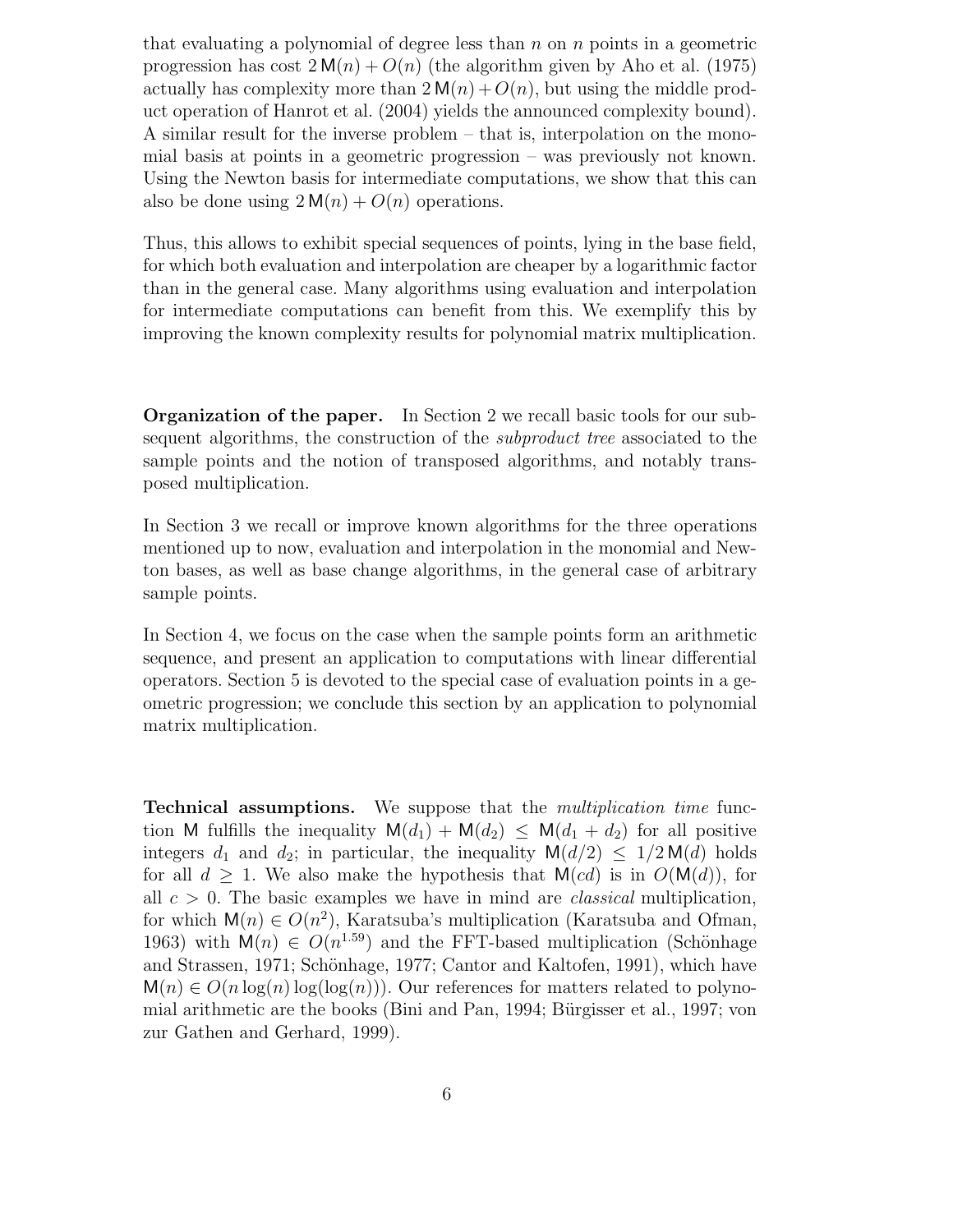When designing transposed algorithms, we will impose additional assumptions on the polynomial multiplication algorithm; these assumptions are described in Subsection 2.2.

## 2 Preliminaries

In this section, we introduce two basic tools: the *subproduct tree*  $\mathcal T$  associated to the points  $x_0, \ldots, x_{n-1}$  and the notion of transposed algorithm.

### 2.1 The subproduct tree

In what follows, we suppose that n is a power of 2. The subproduct tree  $\mathcal T$ associated to  $\mathbf{x} = x_0, \ldots, x_{n-1}$  is then a complete binary tree, all whose nodes contain polynomials in  $k[x]$ . Let  $n = 2^m$ ; then T is defined as follows:

- If  $m = 0$ , then T reduces to a single node, containing the polynomial  $x x_0$ .
- If  $m > 0$ , let  $\mathcal{T}_0$  and  $\mathcal{T}_1$  be the trees associated to  $x_0, \ldots, x_{2^{m-1}-1}$  and  $x_{2^{m-1}}, \ldots, x_{2^{m}-1}$  respectively. Let  $M_0$  and  $M_1$  be the polynomials at the roots of  $\mathcal{T}_0$  and  $\mathcal{T}_1$ . Then  $\mathcal{T}$  is the tree whose root contains the product  $M_0M_1$  and whose children are  $\mathcal{T}_0$  and  $\mathcal{T}_1$ .

Alternately, one can represent the subproduct tree  $\mathcal T$  as a 2-dimensional array  $T_{i,j}$ , with  $0 \leq i \leq m$ ,  $0 \leq j \leq 2^{m-i} - 1$ . Then

$$
T_{i,j} = \prod_{\ell=2^{i}j}^{2^{i}(j+1)-1} (x - x_{\ell}).
$$

For instance, if  $m = 2$  (and thus  $n = 4$ ), the tree associated to  $x_0, x_1, x_2, x_3$  is given by

$$
T_{0,0} = x - x_0, \quad T_{0,1} = x - x_1, \quad T_{0,2} = x - x_2, \quad T_{0,3} = x - x_3,
$$

$$
T_{1,0} = (x - x_0)(x - x_1), \quad T_{1,1} = (x - x_2)(x - x_3),
$$

$$
T_{2,0} = (x - x_0)(x - x_1)(x - x_2)(x - x_3).
$$

The following result was first pointed out by Horowitz (1972), see also (von zur Gathen and Gerhard, 1999).

**Proposition 1** The subproduct tree associated to  $x_0, \ldots, x_{n-1}$  can be computed within  $1/2 \mathsf{M}(n) \log(n) + O(n \log(n))$  base field operations.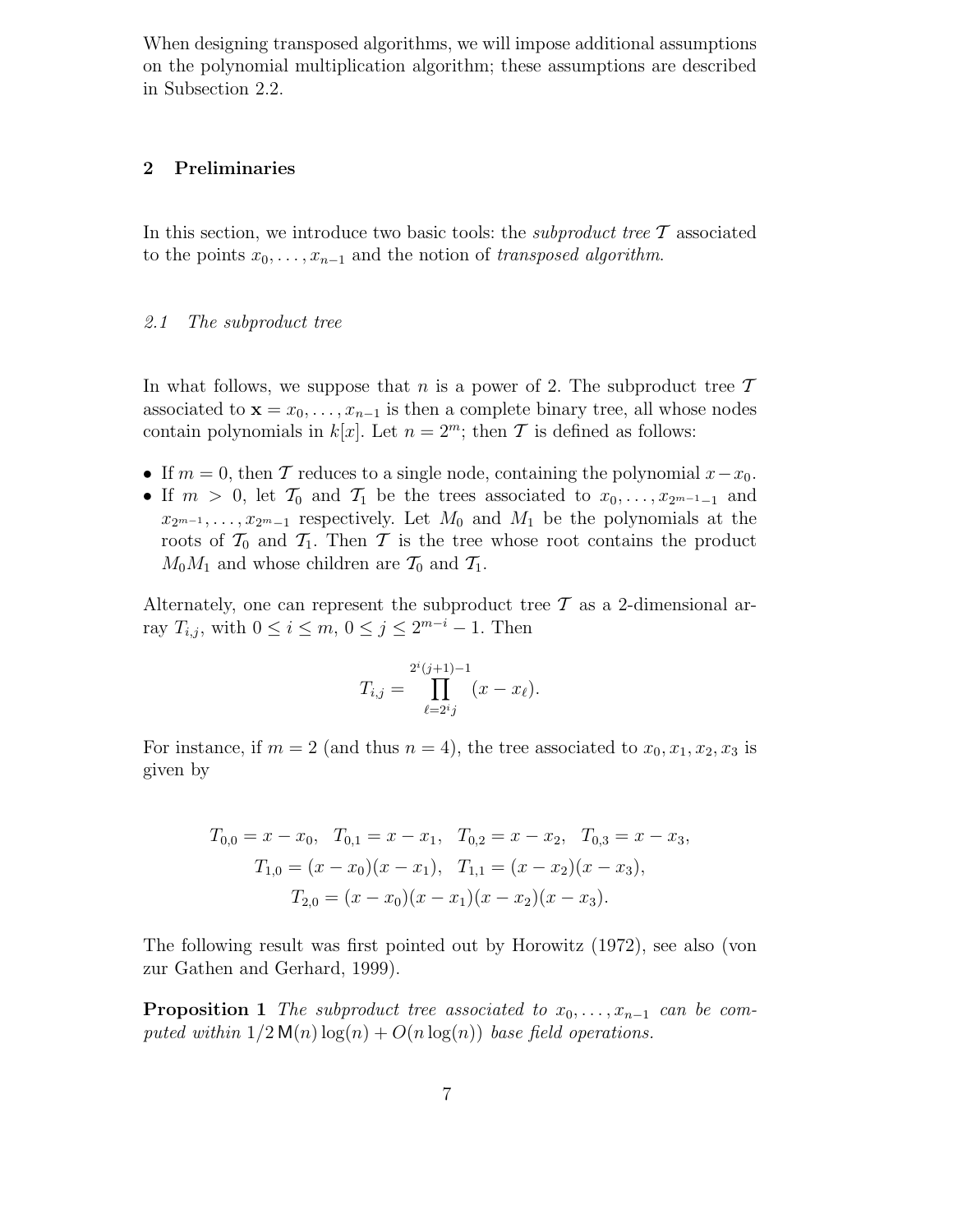Since in what follows a particular attention is payed to special sets of points  $x$ , one may wonder whether the construction of the subproduct tree can be speeded up in such *structured* situations. If the points  $\bf{x}$  form a geometric sequence, we show that an acceleration (by a logarithmic factor) can indeed be obtained. This result is stated for completeness in Lemma 1 below; however, we will not make use of it in the sequel, since our fast algorithms in Section 5 for evaluation and interpolation on geometric sequences do not rely on the use of subproduct trees. In contrast, in the case of points in an arithmetic progression, we are not able to obtain a similar improvement upon Proposition 1. Note that a gain in the arithmetic case would be of real interest, as some of our algorithms in Section 4 share the construction of  $\mathcal T$  as a precomputation.

**Lemma 1** Let k be a field and let n be a power of 2. Let  $x_i = q^i, i = 0, \ldots, n-1$ be a geometric progression in k. Then, the nodes of the subproduct tree  $\mathcal T$ associated to  $\mathbf{x} = x_0, \ldots, x_{n-1}$  can be computed within  $\mathsf{M}(n) + O(n \log(n))$ operations in k.

*Proof.* The fact that the points  $x$  form a geometric progression implies that, at every level i, the nodes  $T_{i,j}$  can be deduced from one another by performing a homothety. Thus, our strategy is to determine the left-side nodes  $T_{i,0}$  first, then to obtain all the other nodes by polynomial homotheties.

The left-side nodes  $T_{i,0}$ , for  $0 \leq i \leq m$ , have degree  $2^i$  and can be determined (together with the nodes  $T_{i,1}$ ) by a procedure based on the equalities

$$
T_{i,1}(x) = T_{i,0}(x/q^{2^i}) \cdot q^{4^i}, \quad T_{i+1,0}(x) = T_{i,0}(x) \cdot T_{i,1}(x), \quad 0 \le i \le m-1
$$

within  $\sum_{i=0}^{m-1} (M(2^i) + O(2^i)) = M(n) + O(n)$  operations in k. Then, starting from  $T_{i,0}$ , the remaining desired nodes can be determined using the equality

$$
T_{i,j}(x) = T_{i,0}(x/q^{2^{i}j}) q^{4^{i}j}, \text{ for } 1 \le i \le m-2, 2 \le j \le 2^{m-i}-1,
$$

for a total cost of at most  $\sum_{i=1}^{m-2} 2^{m-i} O(2^i) = O(n \log(n))$  operations in k. This finishes the proof of the lemma.

**Remarks.** In may happen that one is only interested in the *top polynomial*  $T_{m,0} = (x - x_0)(x - x_1) \cdots (x - x_{n-1})$  (or, equivalently, all the elementary symmetric functions of  $x_0, \ldots, x_{n-1}$ ). Using Proposition 1, it can be computed in  $1/2 M(n) \log(n) + O(n \log(n))$  base field operations.

However, the proof of Lemma 1 shows that better can be done when the points x form a geometric progression, since in this case the construction of the whole tree can be avoided and one can decrease the cost of computing  $T_{m,0}$ to  $M(n) + O(n)$ . Similarly, if the points **x** form an arithmetic progression, the polynomial  $T_{m,0}$  can be computed within  $2 M(n) + O(n)$  base field operations,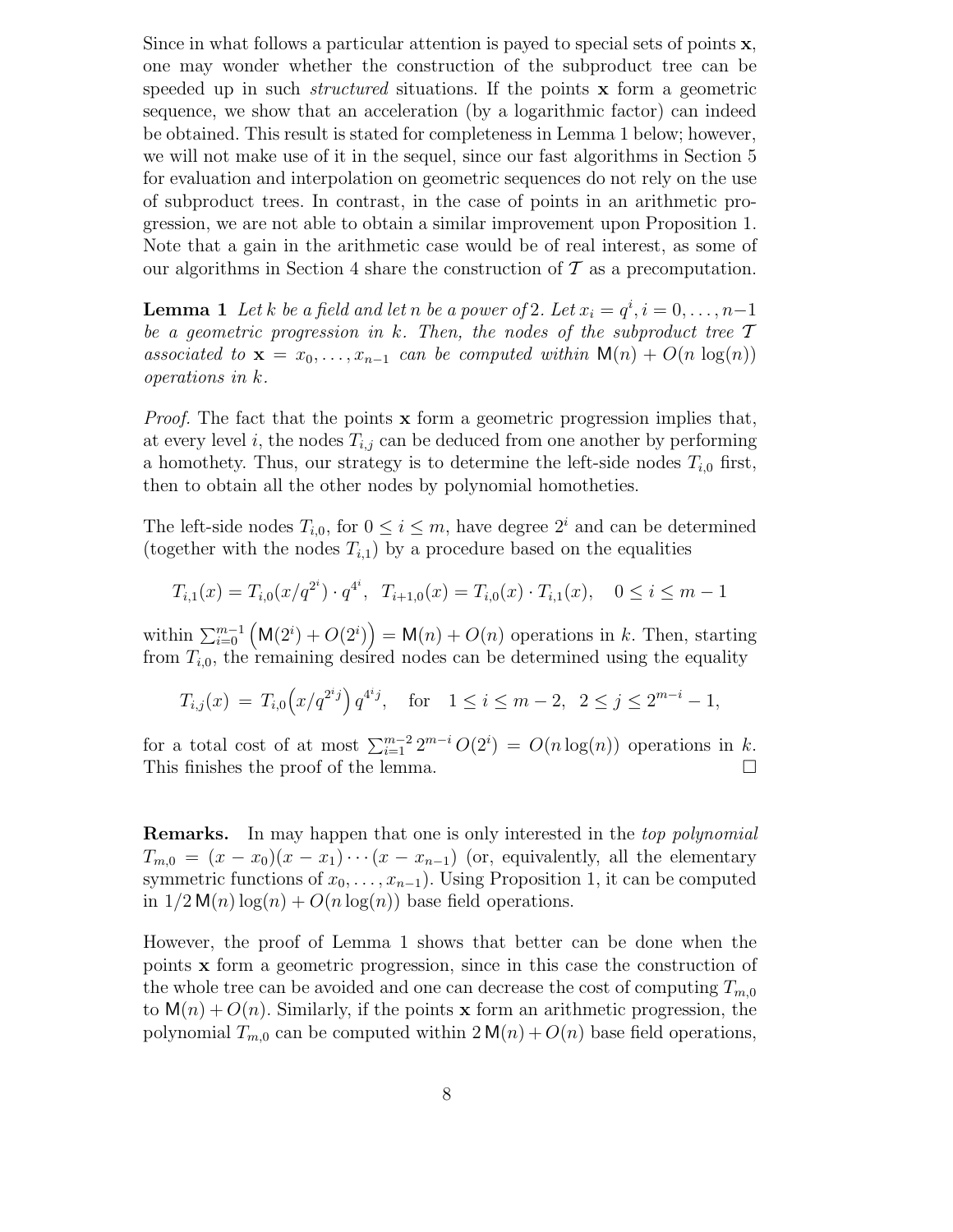provided k has characteristic zero or larger than n. Indeed, under this hypothesis, the node  $T_{i+1,0}$  can be deduced from  $T_{i,0}$  by a polynomial shift using the fast algorithm of Aho et al. (1975) (which we recall in Section 4).

As a final remark, note that, for some algorithms presented later, only the even nodes  $T_{i,2j}$  from the subproduct tree are necessary. If this is the case, one is led to the natural question: can these polynomials be computed faster than all the subproduct tree? For the moment, we are unable to answer this question satisfactorily, even in the arithmetic and the geometric case.

# 2.2 Transposed algorithms

Introduced under this name by Kaltofen and Shoup, the transposition principle is an algorithmic theorem, with the following content: given an algorithm that performs an  $(r+n) \times n$  matrix-vector product, one can deduce an algorithm with the same complexity, up to  $O(r)$ , and which performs the transposed matrix-vector product. See for instance Bürgisser et al. (1997) for a precise statement and Kaltofen (2000) for historical notes and further comments on this question.

For this result to apply, some restrictions must be imposed on the computational model; for our purposes, it will suffice to impose a condition on the univariate polynomial multiplication algorithm. Namely, we require that to compute the product of a polynomial  $\alpha$  by a polynomial  $\beta$ , only linear operations in the coefficients of b are done. This is no strong restriction, since all classical multiplication algorithms mentioned in the introduction satisfy this assumption.

We can then introduce our basic transposed operation. Let us denote by  $k[x]_i$ the vector space of polynomials of degree at most i; then given  $a \in k[x]$  of degree r, we denote by  $\text{mul}^t(n, a, .) : k[x]_{r+n} \to k[x]_n$  the transpose of the (k-linear) multiplication-by-a map  $k[x]_n \to k[x]_{r+n}$ .

Various algorithms for computing the transposed multiplication are detailed in Hanrot et al. (2004) and Bostan et al. (2003). The transposition principle implies that under the assumption above, whatever the algorithm used for polynomial multiplication, the cost of the direct and of the transposed multiplication are equal, up to  $O(r)$  operations in k; for instance, if  $n < r$ , the complexity of  $\text{mul}^t(n, a, .)$  is  $\mathsf{M}(r) + O(r)$ .

All algorithms to be transposed later rely mainly on polynomial multiplication, as well as other basic operations such as multiplication of vectors by diagonal matrices, or additions. We now know how to perform transposed polynomial multiplications, and all other basic operations are easily transposed; follow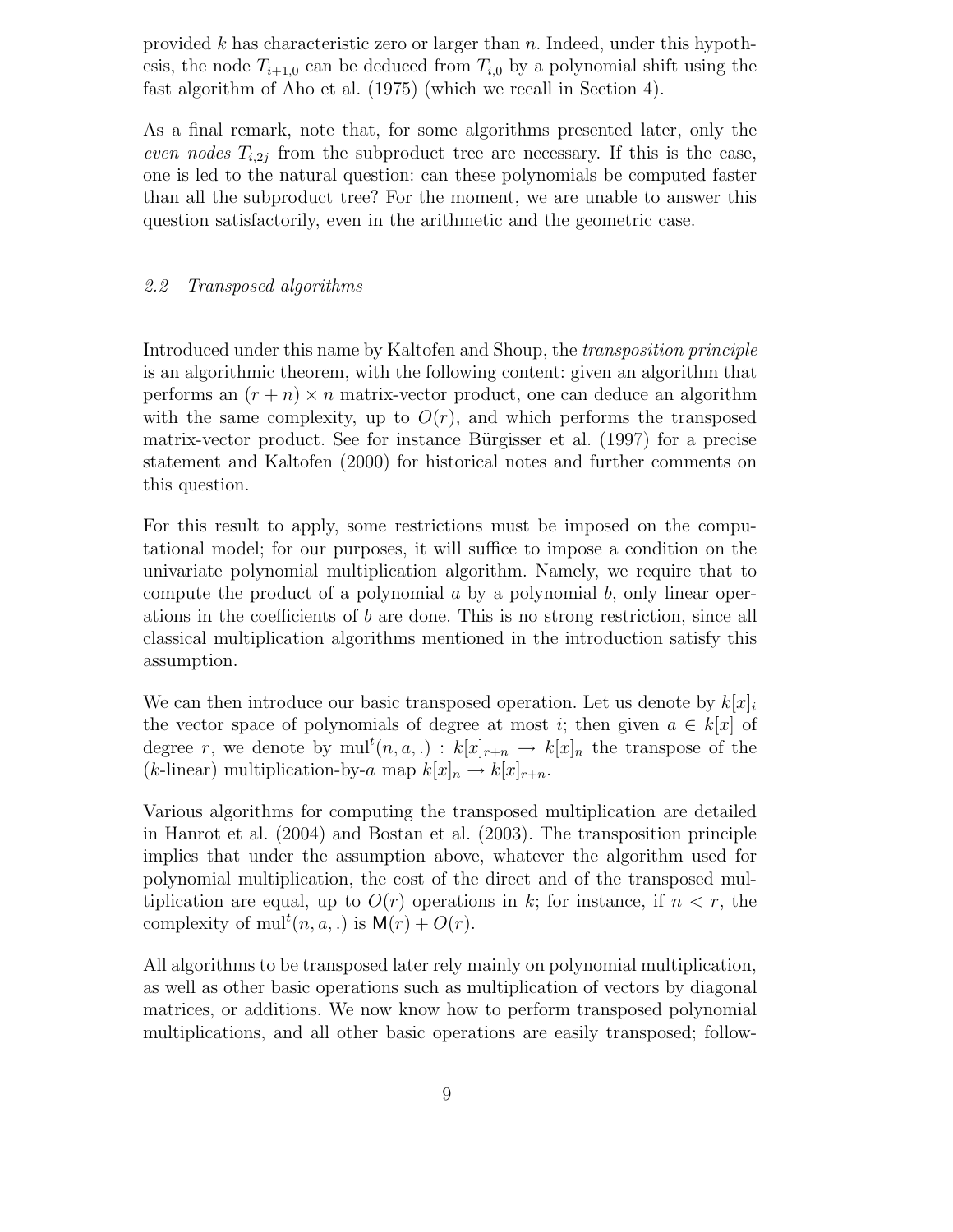ing Bostan et al. (2003), a basic set of mechanical transformations will then easily yield all required transposed algorithms.

## 3 Algorithms for arbitrary sample points

In this section, we treat the questions of evaluation and interpolation in the monomial and Newton bases, and base change algorithms, for an arbitrary choice of points  $\mathbf{x} = x_0, \ldots, x_{n-1}$ . Recall that *n* is supposed to be a power of 2.

### 3.1 Conversions between Newton basis and monomial basis

We first estimate the complexity for the conversions between monomial and Newton bases. The results are summarized in the theorem below.

**Theorem 1** Let k be a field, let  $\mathbf{x} = x_0, \ldots, x_{n-1}$  be n elements of k and let  $F \in k[x]$  of degree less than n. Suppose that n is a power of 2 and that the subproduct tree associated to the points  $x$  has been precomputed. Then:

- given the coefficients of F in the Newton basis, one can recover the coefficients of F in the monomial basis using  $1/2 M(n) \log(n) + O(M(n))$  operations in k.
- given the coefficients of F in the monomial basis, one can recover the coefficients of F in the Newton basis using  $1/2 M(n) \log(n) + O(M(n))$  operations in k.

Taking into account the complexity of computing the subproduct tree stated in Proposition 1, we obtain the estimates given in the first column, first two rows, in Table 1.

**From Newton basis to monomial basis.** Let  $F$  be a polynomial of degree less than  $n = 2^m$  and  $\mathbf{f} = f_0, \ldots, f_{n-1}$  its coefficients in the Newton basis. Given  $f$ , we want to recover the coefficients of  $F$  in the monomial basis. To this effect, we write the equality

$$
F = F_0 + (x - x_0) \cdots (x - x_{n/2-1}) F_1, \text{ with}
$$
  
\n
$$
F_0 = f_0 + f_1(x - x_0) + \cdots + f_{n/2-1}(x - x_0) \cdots (x - x_{n/2-2}),
$$
  
\n
$$
F_1 = f_{n/2} + f_{n/2+1}(x - x_{n/2}) + \cdots + f_{n-1}(x - x_{n/2}) \cdots (x - x_{n-2}).
$$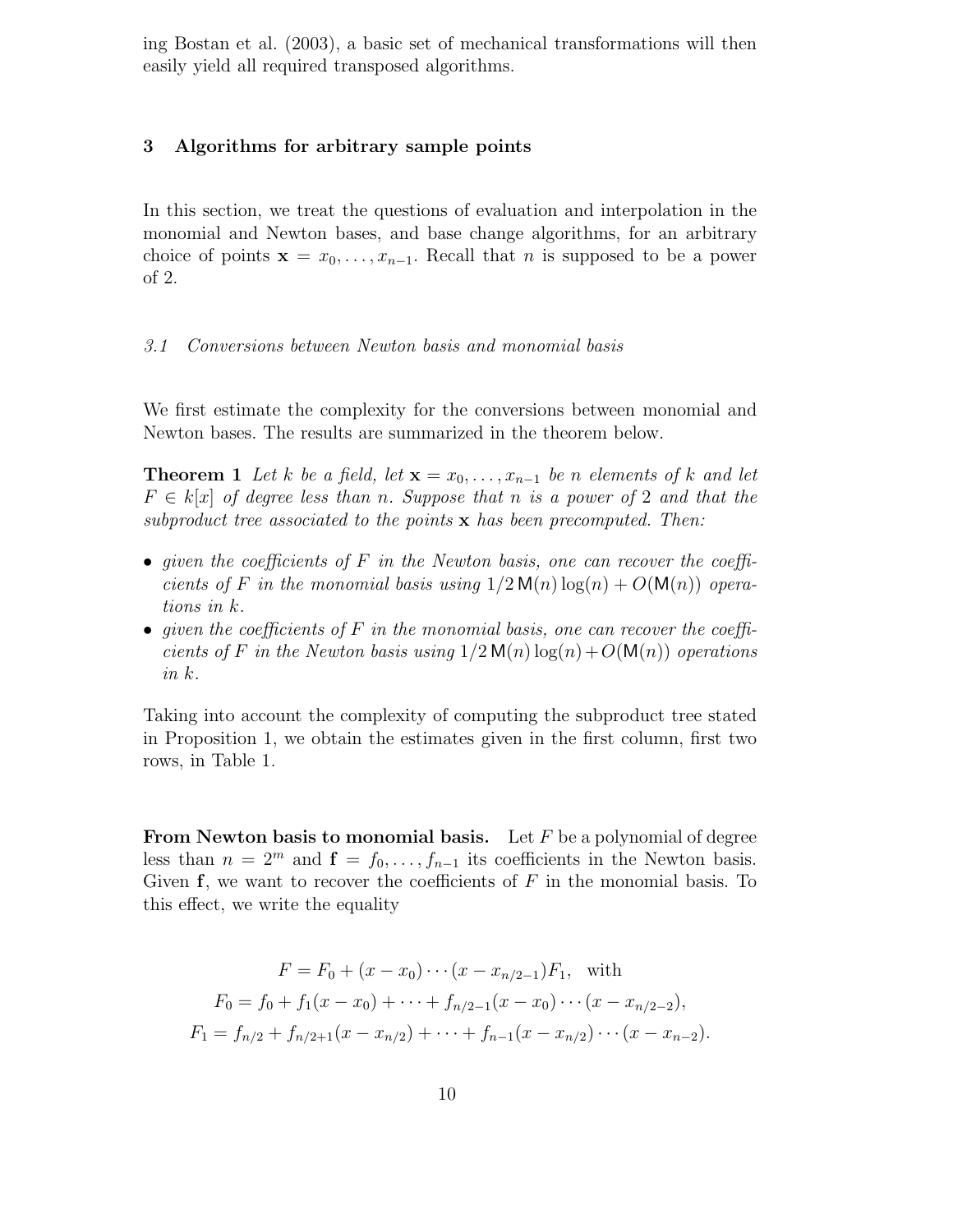Using this decomposition, the following conversion algorithm can be deduced. On input the coefficients  $\mathbf{f} = f_0, \ldots, f_{n-1}$  and the subproduct tree T associated to the points  $x_0, \ldots, x_{n-1}$ , it outputs the expansion of F on the monomial basis. The following algorithm works "in place", since the input list  $f$  is modified at each iteration (for type consistency we might see the input constants as polynomials of degree zero).

```
NewtonToMonomial(T, f)for i \leftarrow 0 to m-1 do
{\bf for} \ \ j \leftarrow 0 \ {\bf to} \ 2^{m-i-1} - 1 \ {\bf do}f_j \leftarrow f_{2j} + T_{i,2j}f_{2j+1};return f_0;
```
Let us assume that the even nodes  $T_{i,2j}$  of the subproduct tree associated to the points  $x_0, \ldots, x_{n-1}$  have been precomputed. Then, the number of operations in  $k$  used by algorithm **NewtonToMonomial** is upper bounded by

$$
\sum_{i=0}^{m-1} \left( \sum_{j=0}^{2^{m-i-1}-1} \left( \mathsf{M}(2^i) + O(2^i) \right) \right) = 1/2 \, \mathsf{M}(n) \log(n) + O(n \log(n)).
$$

This proves the first part of Theorem 1. This algorithm was already presented in (Gerhard, 2000, Theorem 2.5), but the more precise complexity estimate given here is needed in the following.

Transposed conversion algorithm. The conversion algorithm described above computes a base change map, which is linear in  $F$ . In what follows, we are interested in computing the inverse of this map, that is, the converse base change. As a first step, we now discuss the transposed map.

Constructing the subproduct tree associated to the points  $x$  is a precomputation, which does not depend on the polynomial  $F$ , and is not transposed. As to the two nested loops, we use the transposed multiplication introduced previously. With this operation, we obtain by a mechanical transformation the following transposed conversion algorithm: increasing loop indices become decreasing indices, polynomial multiplications become transposed multiplications, and additions become duplications.

The direct version takes the subproduct tree and a list of coefficients as input and gives its output in the form of a polynomial; the transposed algorithm takes the subproduct tree and a polynomial as input and outputs a list of constant polynomials, that is, of constants.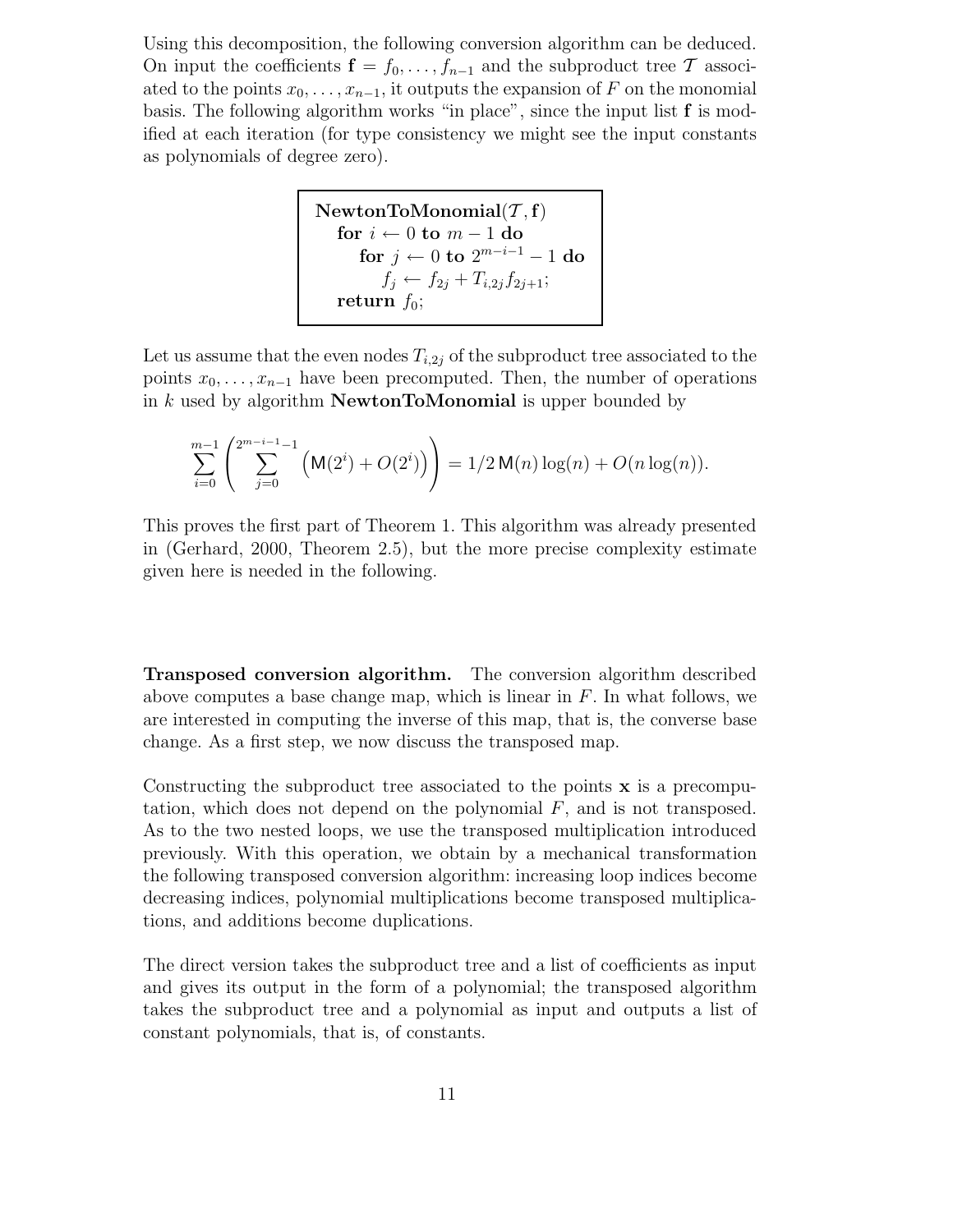$\operatorname{TNewtonToMonomial}(\mathcal{T},F)$  $c_0 \leftarrow F;$ for  $i \leftarrow m - 1$  downto 0 do  ${\rm for}\,\,j\leftarrow 2^{m-i-1}-1\,\,{\rm down to}\,\,0\,\,{\rm do}$  $c_{2j+1} \leftarrow \text{mul}^{t}(2^{i}-1, T_{i,2j}, c_j);$  $c_{2j} \leftarrow c_j \mod x^{2^i};$ return  $c_0, \ldots, c_{2^m-1}$ ;

It follows from either a direct analysis or the transposition principle that, if the subproduct tree is already known, the complexity of this algorithm is the same as that of the direct one, that is,  $1/2 M(n) \log(n) + O(n \log(n))$  base field operations.

From monomial basis to Newton basis. We can now resume our study of conversion algorithms. Let  $F$  be a polynomial of degree less than  $n$ , whose coefficients on the monomial basis are known; we want to recover the coefficients of F on the Newton basis  $1, x - x_0, \ldots, (x - x_0) \cdots (x - x_{n-2}).$ 

A natural way to do that is based on the next remark: if we write  $F$  as

$$
F = F_0 + (x - x_0) \cdots (x - x_{n/2-1}) F_1,
$$

then it is enough to recover the coefficients of  $F_0$  and  $F_1$  on the Newton bases  $1, x-x_0, \ldots, (x-x_0)\cdots (x-x_{n/2-2})$  and  $1, x-x_{n/2}, \ldots, (x-x_{n/2})\cdots (x-x_{n-2})$ respectively.

Using this remark, one can deduce a conversion algorithm based on (recursive) division with quotient and remainder by the even nodes  $T_{i,2j}$ , see (Gerhard, 2000, Theorem 2.4) for details. Using the idea in (Montgomery, 1992, p. 22– 24) to save constant factors in the division by the tree nodes, the cost of the resulting algorithm (without counting the precomputation of the subproduct tree) is upper bounded by  $2 M(n) \log(n) + O(n \log(n)).$ 

In what follows, we obtain an algorithm of better complexity by studying the transpose of this conversion algorithm. Indeed, we will show that this transposed map mainly amounts to a conversion from Newton basis to monomial basis on a modified set of points; transposing backwards will yield the desired result. Let us notice that the same approach – that is, looking at the dual problem – was already successfully applied by Bostan et al. (2003) to speed up algorithms for multipoint evaluation in the monomial basis.

Our starting point is the following result (where we take the usual convention that the empty sum is zero).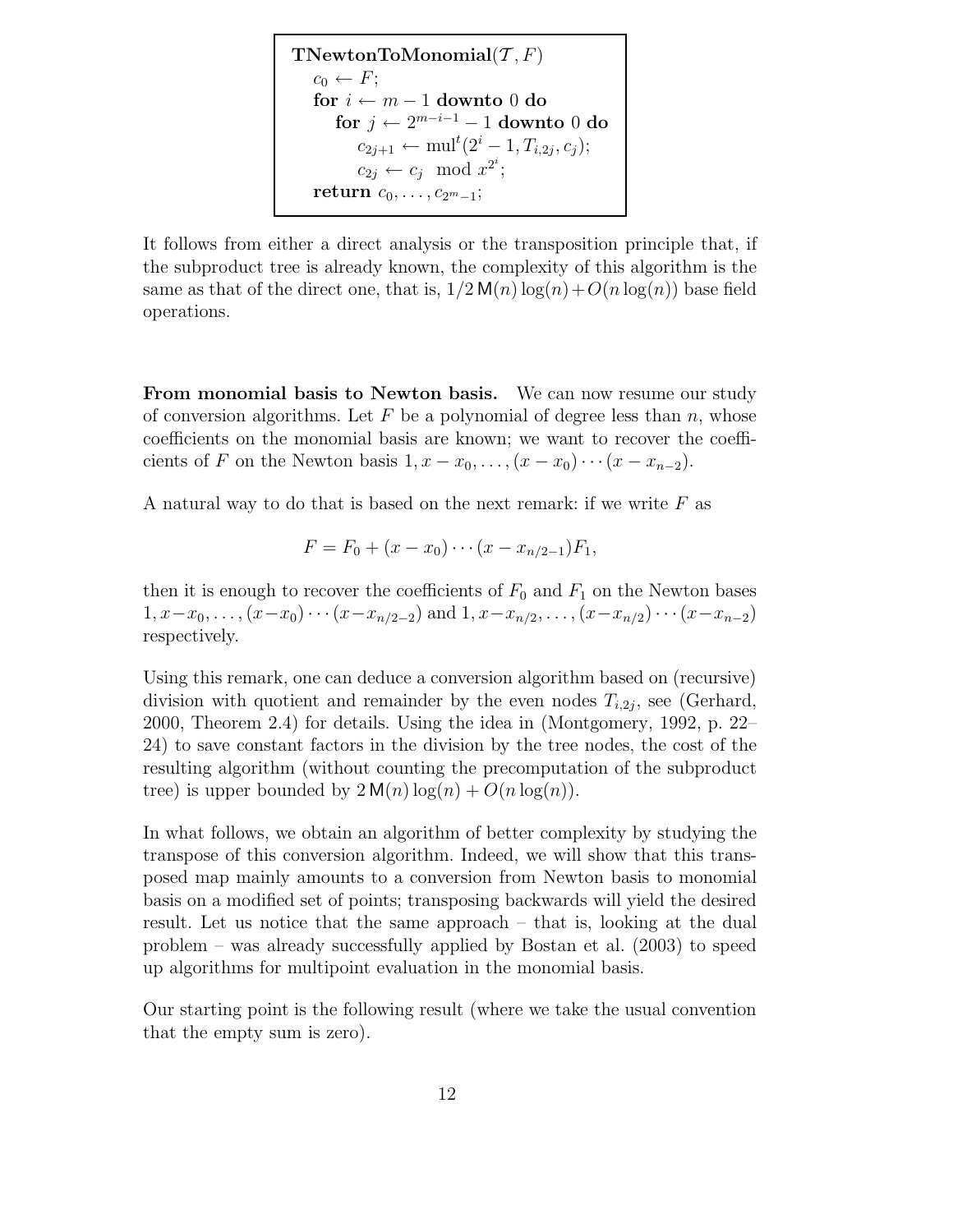**Lemma 2** Let A be the matrix of change of base from the monomial basis to the Newton basis associated to  $x_0, \ldots, x_{n-1}$ . Then, for  $1 \leq i, j \leq n$ , the  $(i, j)$ th entry of A equals

$$
A_{i,j}(x_0,\ldots,x_{i-1})=\sum_{\alpha_0+\cdots+\alpha_{i-1}=j-i}x_0^{\alpha_0}x_1^{\alpha_1}\cdots x_{i-1}^{\alpha_{i-1}}.
$$

*Proof.* The proof is an induction on  $i = 1, \ldots, n$ , with j fixed. For  $i = 1, A_{1,j}$ is the constant coefficient of  $x^j$  in the Newton basis, that is,  $x_0^j$  $_0^j$ , so our claim holds. For  $i > 1$ ,  $A_{i+1,j}$  is obtained by computing the *i*th divided difference of  $A_{i,j}$ , that is,

$$
\frac{A_{i,j}(x_0,\ldots,x_{i-2},x_{i-1}) - A_{i,j}(x_0,\ldots,x_{i-2},x_i)}{x_{i-1} - x_i}, \quad \text{if } x_{i-1} \neq x_i
$$

and

$$
\frac{\partial A_{i,j}}{\partial x_i}, \quad \text{if } x_{i-1} = x_i,
$$

see for instance (Knuth, 1998). The conclusion follows by an easy computation.  $\Box$ 

In this matricial formulation, our primary goal is thus to study the map of multiplication by A. As announced above, we start by considering the transposed map, of multiplication by  $A^t$ .

From Lemma 2, we see that modulo  $x^n$ , the generating series of the columns of  $A<sup>t</sup>$  are all rational and respectively equal

$$
\frac{1}{1 - xx_0}, \frac{x}{(1 - xx_0)(1 - xx_1)}, \frac{x^2}{(1 - xx_0)(1 - xx_1)(1 - xx_2)}, \ldots
$$

Let then  $f_0, \ldots, f_{n-1}$  be in k and  $\mathbf{f} = f_0, \ldots, f_{n-1}$ . A direct computation shows that the entries of the product between  $A^t$  and the vector  $[f_0, \ldots, f_{n-1}]^t$  are the coefficients of  $1, x, \ldots, x^{n-1}$  in the Taylor expansion of

$$
G(x) = \sum_{j=0}^{n-1} \frac{f_j x^j}{\prod_{\ell=0}^j (1 - x_\ell x)} = \frac{\text{rev}(n-1, Q(x))}{\text{rev}(n, T_{m,0})},
$$

where

$$
Q(x) = f_{n-1} + f_{n-2}(x - x_{n-1}) + \cdots + f_0(x - x_{n-1}) \cdots (x - x_1)
$$

and where  $rev(\ell, P(x)) = x^{\ell} P(1/x)$  for any  $P \in k[x]$  and for all  $\ell \geq deg(P)$ .

The polynomial Q can be obtained by applying the algorithm **Newton-ToMonomial** to the input values  $\tilde{\mathbf{f}} = f_{n-1}, \ldots, f_0$  and  $\tilde{\mathbf{x}} = x_{n-1}, \ldots, x_0$ .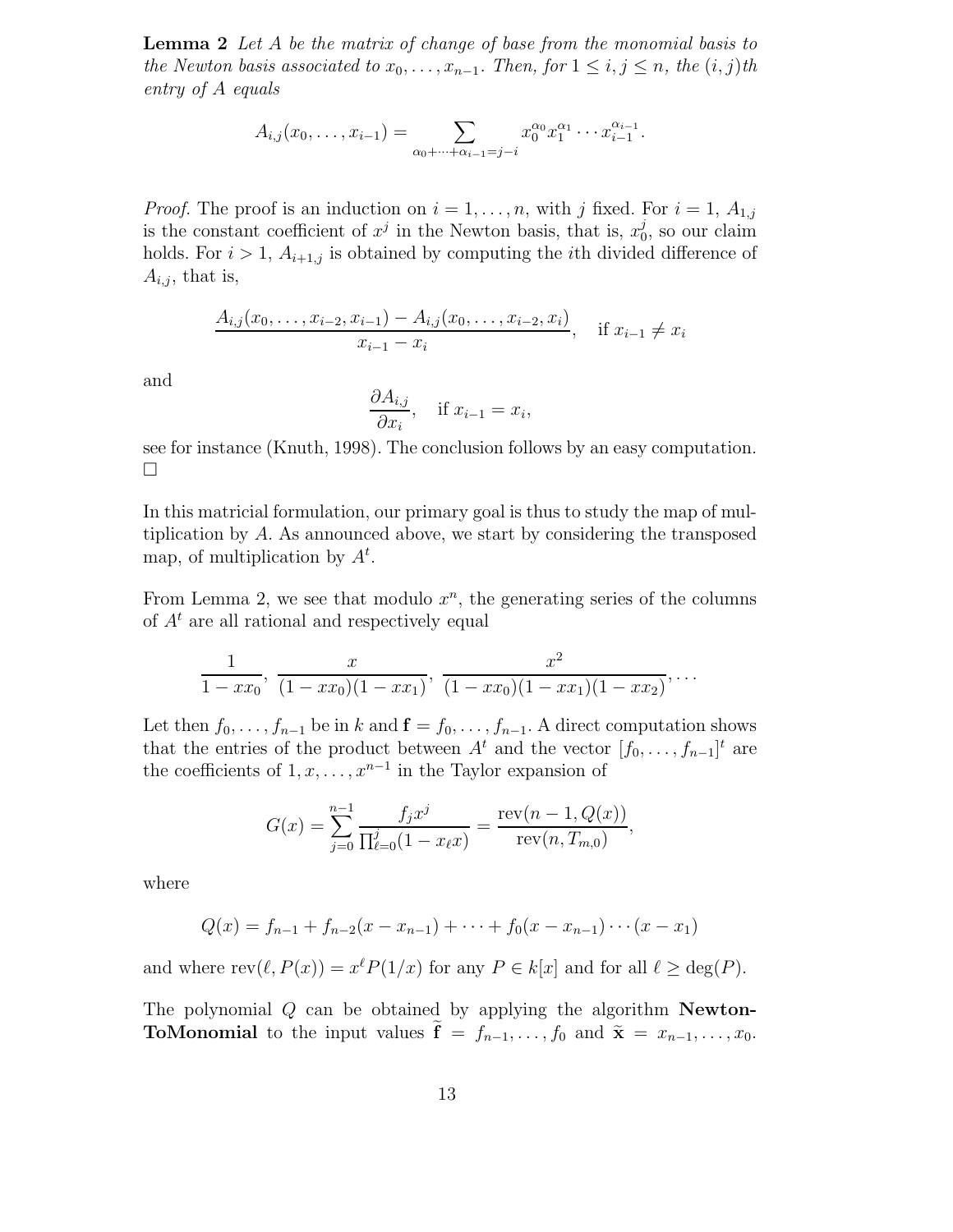Computing the Taylor expansion of  $S$  to recover  $G$  requires one additional power series inversion and one power series multiplication.

Let us denote by  $\widetilde{T}$  the subproduct tree associated to  $\widetilde{\mathbf{x}}$ . Then the algorithm above is summarized as follows.

```
\mathbf T\mathbf{MonomialToNewton}(\mathcal{T},\mathbf{f})I \leftarrow 1/\text{rev}(n, T_{m,0}) \mod x^n;Q \leftarrow \textbf{NewtonToMonomial}(\mathcal{T}, \mathbf{f});Q \leftarrow \text{rev}(n-1, Q);G \leftarrow \overline{IQ} \mod x^n;return G;
```
By transposition, we deduce the following algorithm for computing the matrixvector product by  $A$ . All operations that depend linearly in  $f$  are transposed, and their order is reversed; thus, we now use as a subroutine the algorithm TNewtonToMonomial presented in the previous paragraphs. Note that the computation of I is not transposed, since it does not depend on  $f$ . The resulting algorithm takes as input a polynomial  $F$  and returns its coefficients in the Newton basis.

> $\mathbf M$ onomial $\mathbf T$ o $\mathbf N$ ew $\mathbf{ton}(\mathcal T, F)$  $I \leftarrow 1/\text{rev}(n, T_{m,0}) \mod x^n;$  $\widetilde{Q} \leftarrow \text{mul}^t(n-1, I, F);$  $Q \leftarrow \text{rev}(n-1, Q);$  $f_{n-1},\ldots,f_0 \leftarrow \textbf{TNewtonToMonomial}(\mathcal{T},Q);$ return  $f_0, \ldots, f_{n-1}$ ;

This algorithm uses the subproduct tree  $\tilde{\mathcal{T}}$ . However, this is not a strong limitation: if the subproduct tree T associated to the points  $x_0, \ldots, x_{n-1}$  is already known, then  $\tilde{T}$  is obtained by reversing the order of the siblings of each node in  $\mathcal T$ .

To conclude, using the first part of Theorem 1 and either the transposition principle or a direct analysis, we deduce that both algorithms require  $1/2 M(n) \log(n) + O(M(n))$  operations in k, since the additional power series operations have cost in  $O(M(n))$ . This is to be compared with the previous estimate of  $2 M(n) \log(n) + O(n \log(n))$  for the algorithm based on Euclidean division. This estimate proves the second assertion in Theorem 1.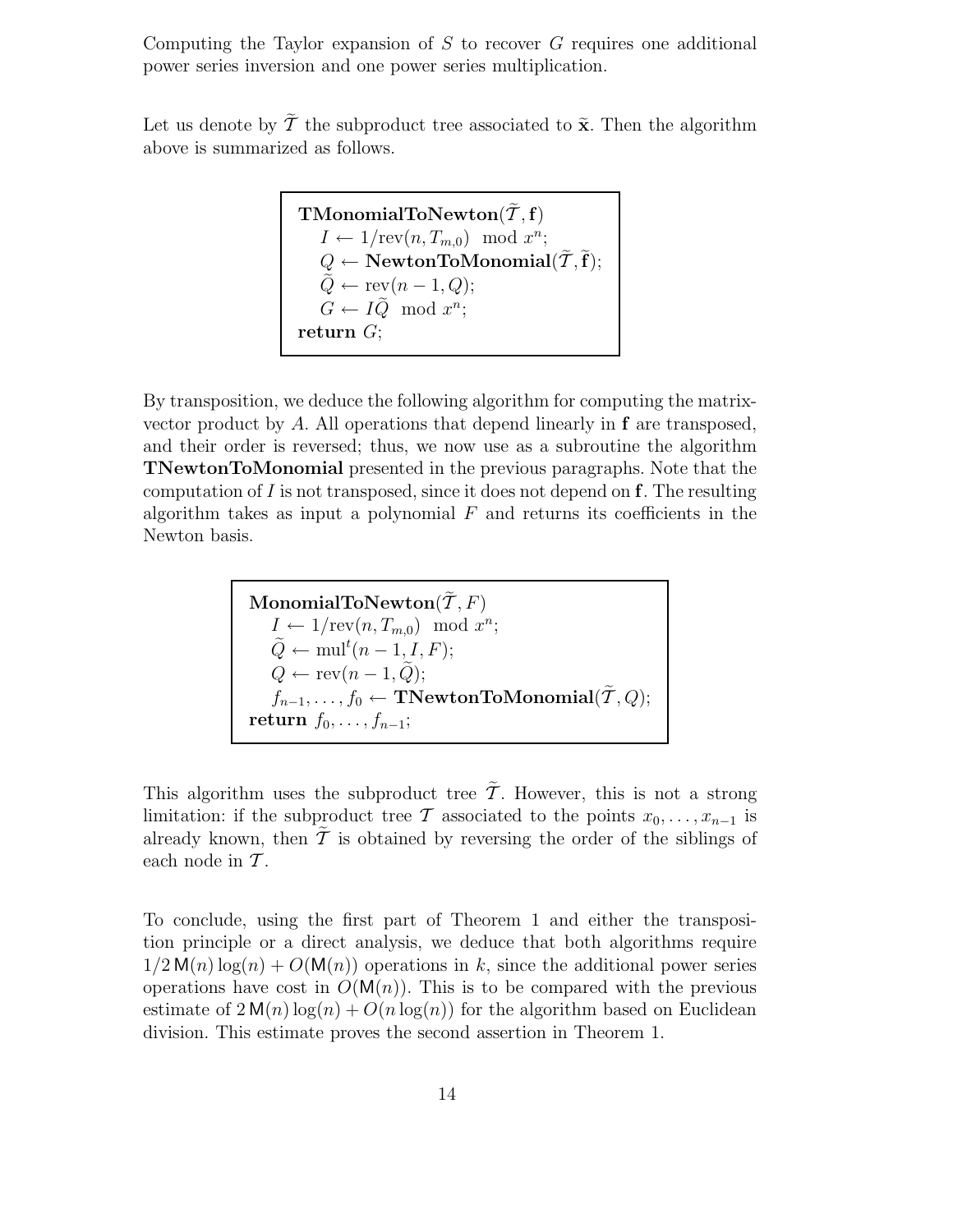We conclude this section by filling the last entries of the first column in Table 1. Using the results above and the algorithms of Bostan et al. (2003), this is an immediate task. The constants do not add up, due to the shared precomputation of the subproduct tree.

Evaluation and interpolation on the monomial basis. Let  $F \in k[x]$ be a polynomial of degree less than n, let  $x_0, \ldots, x_{n-1}$  be n pairwise distinct points in k and denote  $v_i = F(x_i)$ . The questions of multipoint evaluation and interpolation in the monomial basis consist in computing the coefficients of  $F$ in the monomial representation from the values  $v_0, \ldots, v_{n-1}$ , and conversely.

Fast algorithms for these tasks were given by (Moenck and Borodin, 1972; Borodin and Moenck, 1974), then successively improved by (Strassen, 1973) and (Montgomery, 1992). All these algorithms are based on (recursive) polynomial remaindering and have complexity  $O(M(n) \log(n))$ . Recently, different algorithms, based on the use of transposed operations, have been designed in (Bostan et al., 2003, Section 6) and led to improved complexity bounds, by constant factors. For the sake of completeness, we summarize the corresponding results of Bostan et al. (2003) in the theorem below:

**Theorem 2** Let k be a field, let  $\mathbf{x} = x_0, \ldots, x_{n-1}$  be pairwise distinct elements of k and let  $F \in k[x]$  of degree less than n. Suppose that n is a power of 2 and that the subproduct tree associated to the points  $\bf{x}$  has been precomputed. Then:

- the evaluation of F at the points **x** can be done using  $M(n) \log(n) + O(M(n))$ operations in k.
- the interpolation of F at the points **x** can be done using  $2 M(n) \log(n)$  +  $O(M(n))$  operations in k.

Taking into account the complexity of computing the subproduct tree, which is within  $1/2 M(n) \log(n) + O(M(n))$  operations, we obtain the estimates given in the first column, middle rows, in Table 1.

We conclude by a remark. Interpolation requires to evaluate the derivative of  $\prod_{i=0}^{n-1} (x - x_i)$  on all points **x**, which contributes for  $M(n) \log(n) + O(M(n))$  in the estimate above. In the case of an arithmetic or a geometric progression, these values can be computed in linear time: we refer the reader to (Bostan et al., 2004) for the arithmetic case and leave her the geometric case as an exercise. Thus the complexity of interpolation drops to

$$
(1/2 + 1) M(n) \log(n) + O(M(n)) = 3/2 M(n) \log(n) + O(M(n))
$$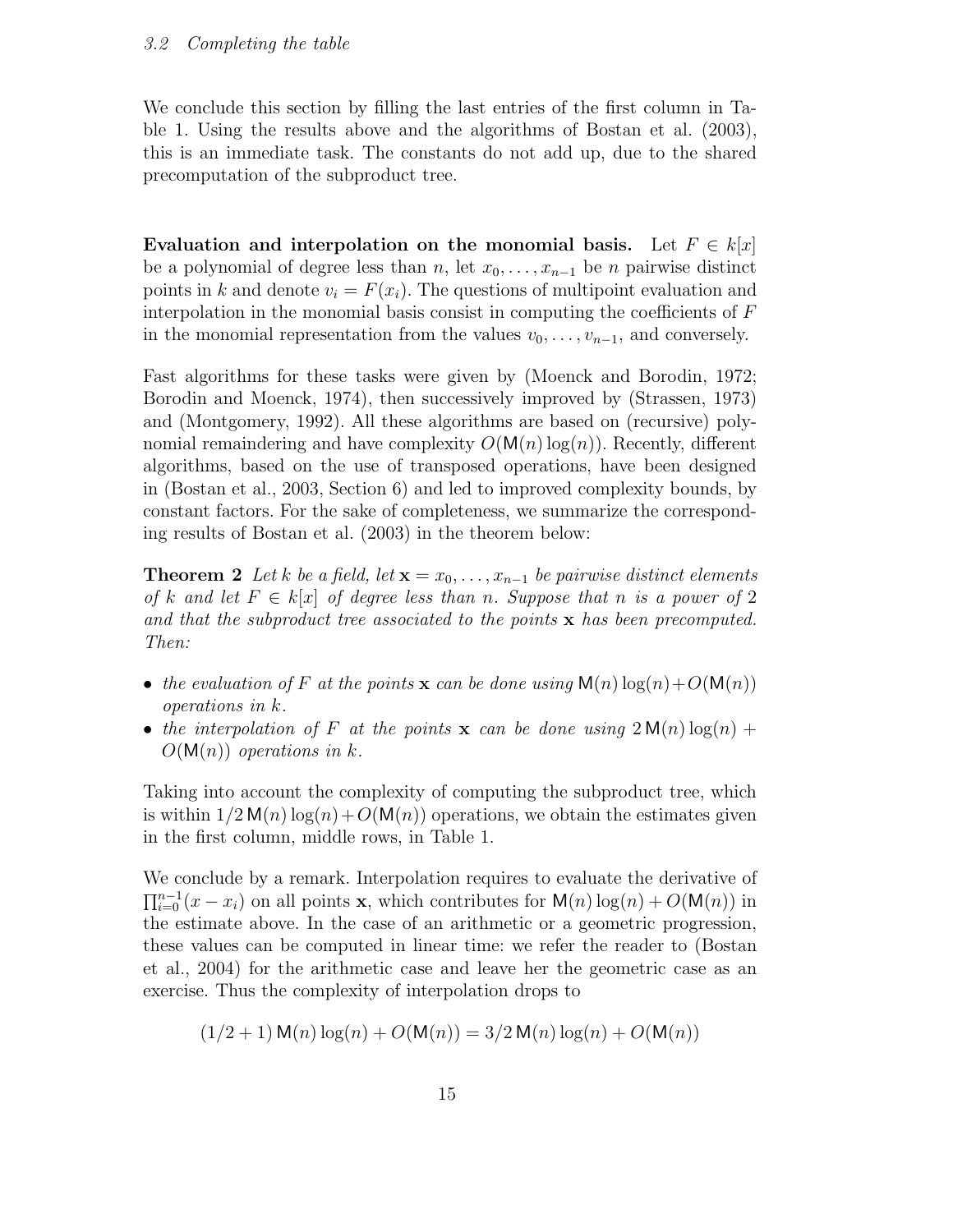in these cases. However, in Sections 4 and 5 we show that one can actually do better in these two special cases.

Newton evaluation and interpolation. Combining the results of Subsections 3.1 and 3.2, we deduce the following result concerning the complexities of Newton evaluation and interpolation on an arbitrary set of evaluation points.

**Theorem 3** Let k be a field, let  $\mathbf{x} = x_0, \ldots, x_{n-1}$  be pairwise distinct elements of k and let  $F \in k[x]$  of degree less than n. Suppose that n is a power of 2 and that the subproduct tree associated to the points  $x_i$  has been precomputed. Then:

- Newton evaluation of F at the points  $x$  can be done in  $3/2 M(n) \log(n)$  +  $O(M(n))$  operations in k.
- Newton interpolation of F at the points **x** can be done in  $5/2 M(n) \log(n) +$  $O(M(n))$  operations in k.

Taking into account the complexity of computing the subproduct tree, this completes the entries of the first column of Table 1.

# 4 Special case of an arithmetic progression

In this section we focus on the special case of evaluation points in arithmetic progression, and show that many of the complexity estimates above can be improved in this case.

We begin by recalling a result taken from (Gerhard, 2000, Section 3), which shows that the complexities of Newton evaluation and interpolation drop to  $M(n) + O(n)$  in this special case, and we point out the link between these algorithms and the algorithm for shift of polynomials of Aho et al. (1975). Next, using the transposed algorithm of Section 3.1, we show how to improve (by constant factors) the complexities of evaluation and interpolation in the monomial basis on an arithmetic progression. We conclude by an application to computations with linear differential operators.

Newton interpolation and evaluation. We first recall the algorithm of (Gerhard, 2000, Section 3): this gives the last two entries of the second column, in Table 1. For further discussion, we detail the proof.

**Proposition 2** Suppose that k is a field of characteristic 0 or larger than n. Let  $h$  be a non-zero element in  $k$ . Then, Newton interpolation and evaluation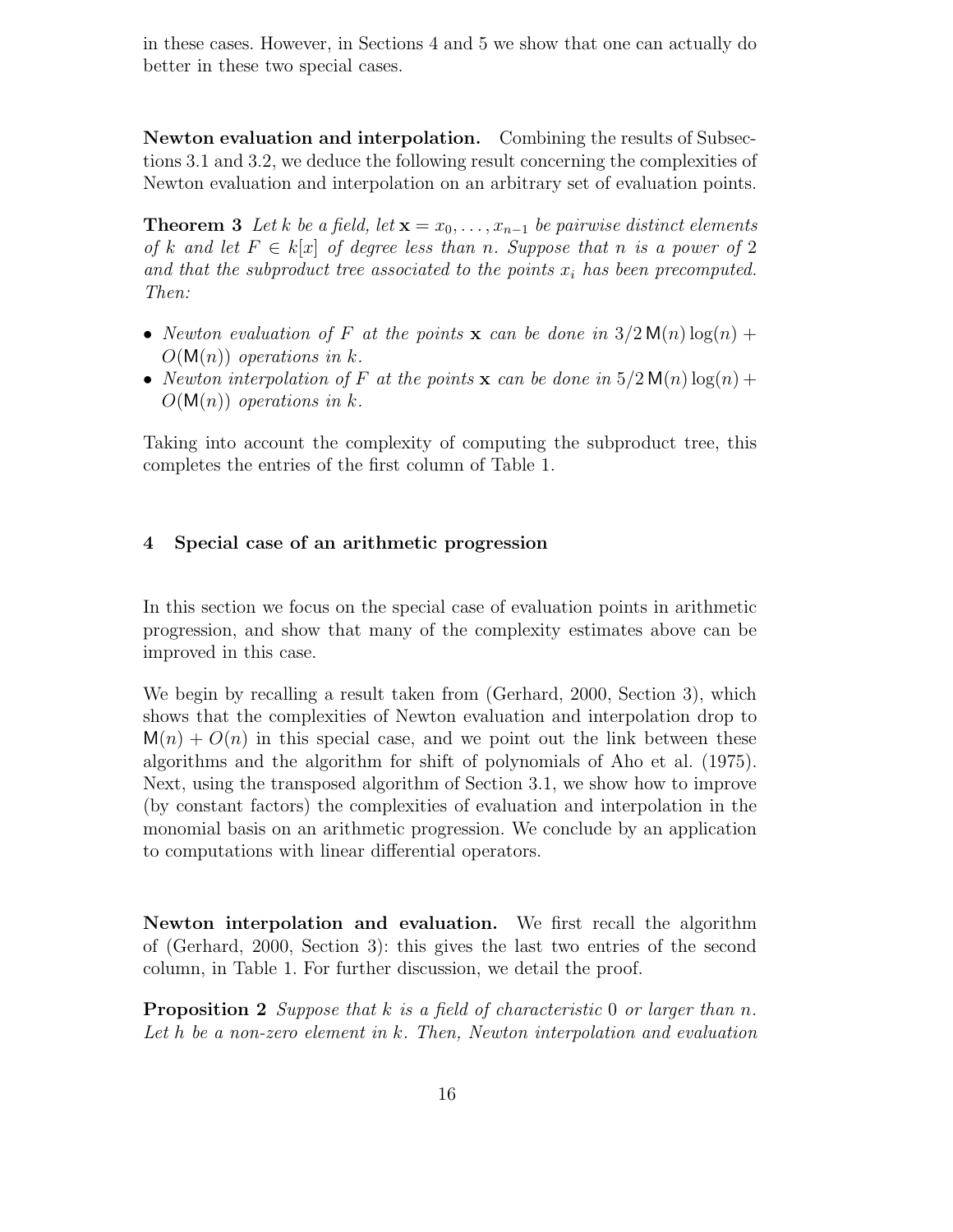of a polynomial of degree n on the arithmetic sequence  $x_i = x_0 + ih$ , for  $i = 0, \ldots, n - 1$  can be done using  $\mathsf{M}(n) + O(n)$  operations in k.

*Proof.* Let F be a polynomial of degree less than  $n, \mathbf{v} = v_0, \ldots, v_{n-1}$  the values  $F(x_i)$  and  $\mathbf{f} = f_0, \ldots, f_{n-1}$  the coefficients of F on the Newton basis associated to the points  $\mathbf{x} = x_0, \ldots, x_{n-1}$ . Evaluating Formula (1) at  $\mathbf{x}$ , we deduce the following equalities relating the values  $\bf{v}$  and the coefficients  $\bf{f}$ :

$$
v_0 = f_0
$$
  
\n
$$
v_1 = f_0 + h f_1
$$
  
\n
$$
v_2 = f_0 + 2h f_1 + (2h \cdot h) f_2
$$
  
\n
$$
v_3 = f_0 + 3h f_1 + (3h \cdot 2h) f_2 + (3h \cdot 2h \cdot h) f_3
$$
 ...

They suggests to introduce the auxiliary sequence  $\mathbf{w} = w_0, \ldots, w_{n-1}$  defined by

$$
w_i = \frac{v_i}{i!h^i}, \quad i = 0, \dots, n-1.
$$

Note that the sequences **v** and **w** can be deduced from one another for  $O(n)$ base field operations. Using the sequence w, the relations above become

$$
w_i = \sum_{j+k=i} \frac{1}{h^k k!} f_j.
$$

Introducing the generating series

$$
W = \sum_{i=0}^{n-1} w_i x^i, \quad F = \sum_{i=0}^{n-1} f_i x^i, \quad S = \sum_{i=0}^{n-1} \frac{1}{i! h^i} x^i,
$$

all relations above are summarized in the equation  $W = FS$  modulo  $x^n$ . Since S is the truncation of  $exp(x/h)$ , its inverse  $S^{-1}$  is the truncation of  $\exp(-x/h)$ , so multiplying or dividing by S modulo  $x^n$  can be done in  $\mathsf{M}(n)$  +  $O(n)$  base field operations. We deduce that W and F can be computed from one another using  $M(n) + O(n)$  base field operations. This proves the proposition.  $\Box$ 

Let us make a few comments regarding the previous algorithm. The problem of Newton evaluation on the arithmetic sequence  $x_i = x_0 + ih$  is closely related to that of Taylor shift by  $1/h$ . More precisely, the matrix Newton<sub>h</sub> of Newton evaluation is equal, up to multiplication by diagonal matrices, to the transpose of the matrix  $\text{Shift}_{1/h}$  representing the map  $F(x) \mapsto F(x + 1/h)$  in the monomial basis. Indeed, the following matrix equality is easy to infer:

$$
\text{Newton}_h = \text{Diag}\Big(1, h, h^2, \dots, h^{n-1}\Big) \cdot \text{Shift}_{1/h}^t \cdot \text{Diag}\Big(0!, 1!, \dots, (n-1)!\Big). \tag{2}
$$

In the same vein, one can also interpret Newton interpolation as the transpose of Taylor shift by  $-1/h$  (up to diagonal matrices). A simple way to see this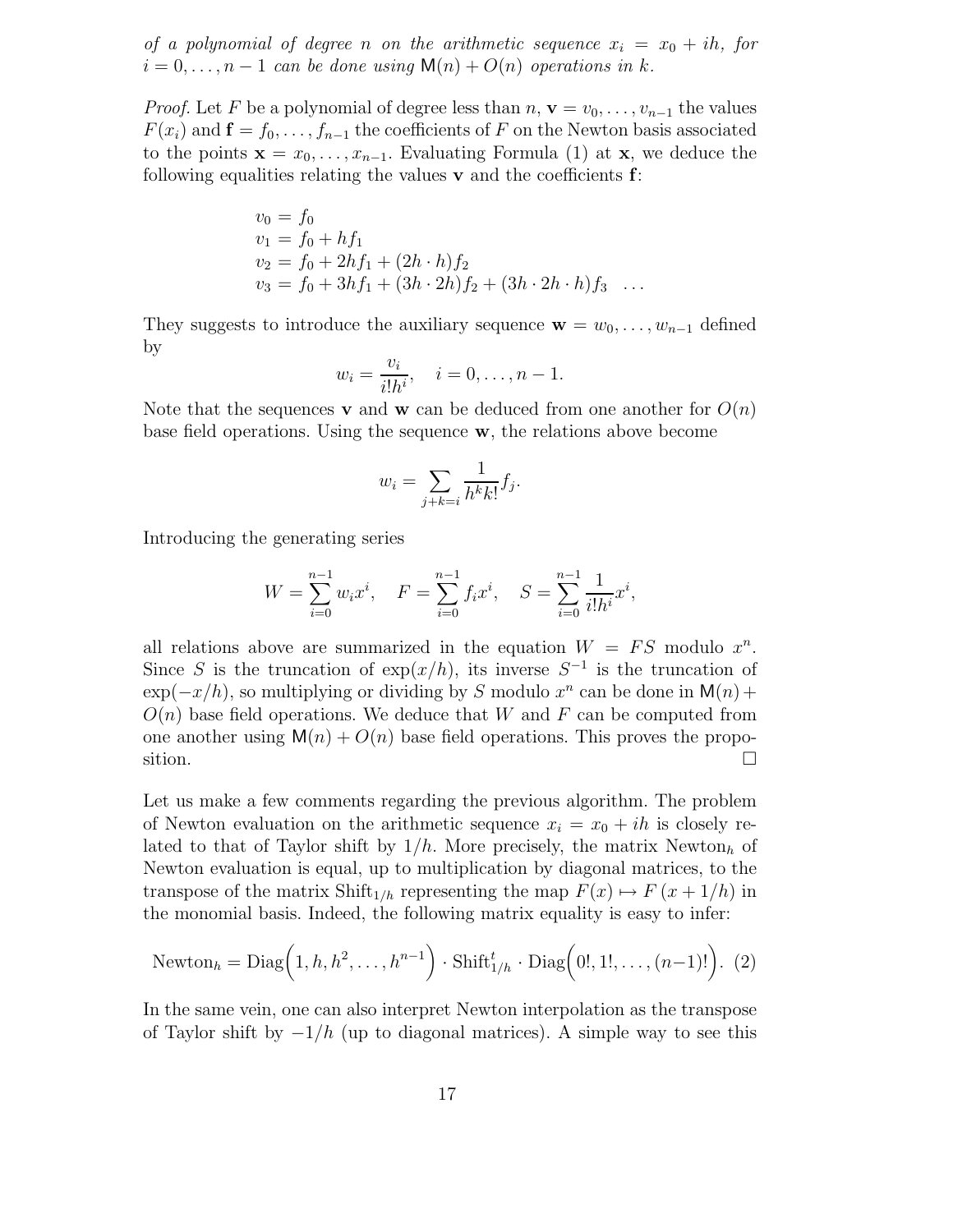is to take the inverse of Equation (2) and to use the equality between  $\text{Shift}_{1/h}^{-1}$ and Shift<sub>-1/h</sub>.

Now, over fields of characteristic zero or larger than  $n$ , a classical algorithm of Aho et al. (1975) solves the Taylor shift problem within  $M(n) + O(n)$  operations. Given a degree  $n-1$  polynomial  $F(x) = \sum_{i=0}^{n-1} f_i x^i$ , the algorithm in Aho et al. (1975) computes the coefficients of  $\text{Shift}_{1/h}(F) = F(x + 1/h)$  by exploiting Taylor's formula

Shift<sub>1/h</sub>(F) = 
$$
\sum_{j=0}^{n-1} F^{(j)}(1/h) \frac{x^j}{j!}
$$

and the fact that  $F^{(j)}(1/h)$  is the coefficient of  $x^{n-j-1}$  in the product

$$
\left(\sum_{i=0}^{n-1} i! \, f_i x^{n-i-1}\right) \cdot \left(\sum_{i=0}^{n-1} \frac{x^i}{i! \, h^i}\right).
$$

In view of Equation (2), it is immediate to show that the algorithm for Newton evaluation on an arithmetic progression presented in Proposition 2 can be interpreted as the transposition of the algorithm in Aho et al. (1975) (up to diagonal matrix multiplications) and thus could have been deduced automatically from that algorithm using the effective transposition tools in Bostan et al. (2003).

Conversion between monomial and Newton bases. To fill the second column of Table 1, our next step is to consider the base change algorithms, which occupy the first and second rows. To perform these conversions, we use the same algorithms as in the case of arbitrary sample points; the complexity results are thus those given in the previous section.

Evaluation and interpolation on the monomial basis. We conclude this systematic exploration by studying evaluation and interpolation on the monomial basis, for points in an arithmetic progression. A surprising consequence of Proposition 2 is the following corollary: one can speed up both monomial evaluation and interpolation using the Newton basis for intermediate computations. This gives the middle entries of the second column in Table 1.

**Corollary 1** Let n be a power of 2 and let k be a field of characteristic 0 or larger than n. Let  $F \in k[x]$  of degree less than n and let  $x_0, \ldots, x_{n-1}$  be an arithmetic progression in k. Then:

• Given the coefficients of F on the monomial basis,  $F(x_0), \ldots, F(x_{n-1})$  can be computed in  $M(n) \log(n) + O(M(n))$  base field operations.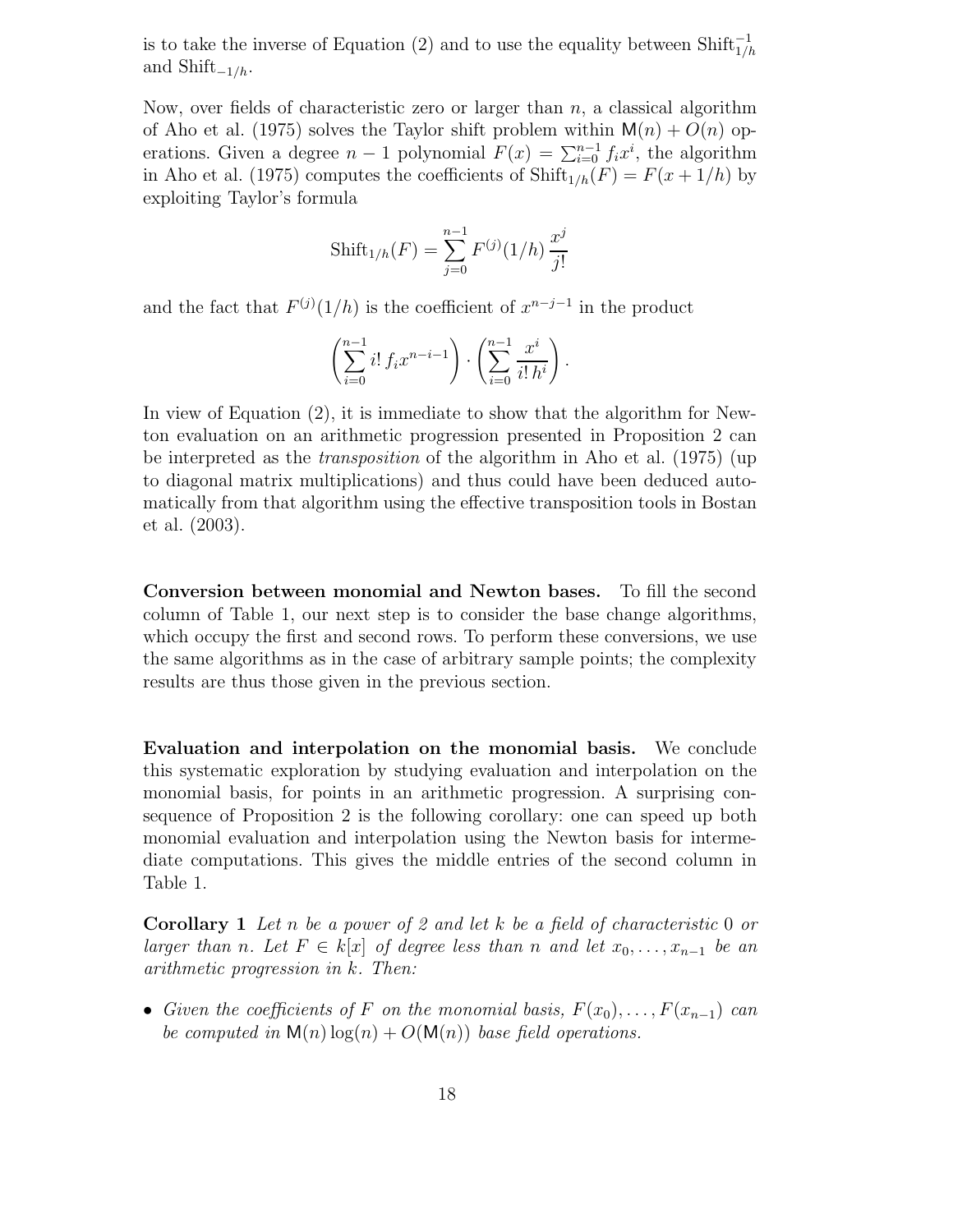• Given the values  $F(x_0), \ldots, F(x_{n-1})$ , all coefficients of F on the monomial basis can be computed in  $\mathsf{M}(n) \log(n) + O(\mathsf{M}(n))$  base field operations.

The proof comes easily by combining the results of Proposition 1, Theorem 1 and Proposition 2.

Applications. Our initial interest in improving evaluation and interpolation on the points of an arithmetic progression was motivated by the study of linear recurrences with polynomial coefficients presented in (Chudnovsky and Chudnovsky, 1988; Bostan et al., 2004): the algorithms therein can benefit from any improvement on evaluation and interpolation on an arithmetic progression. The cryptographic-sized record obtained by Bostan et al. (2004) requires to work in degree several tens of thousands, and gaining even a constant factor is interesting in such sizes.

We conclude this section by describing another application which comes from the domain of exact computations with linear differential operators. While computing with such operators, it is sometimes easier to work with the Euler derivation  $\delta = x \frac{\partial}{\partial x}$  instead of the usual derivation  $\mathcal{D} = \frac{\partial}{\partial x}$  (see below for an application example). We now estimate the complexity of performing this base change.

**Corollary 2** Let n be a power of 2 and k a field of characteristic zero or larger than n.

Let  $\mathcal{L} = \sum_{i=0}^{n-1} p_i(x) \delta^i$  be a linear differential operator with polynomial coefficients of degree at most d, and let  $q_0, \ldots, q_{n-1}$  be the unique polynomials such that  $\mathcal{L} = \sum_{i=0}^{n-1} q_i(x) \mathcal{D}^i$ . Then all  $q_i$  can be computed in

$$
d\mathsf{M}(n)\log(n) + O(d\mathsf{M}(n))
$$

operations in k.

Let  $\mathcal{L} = \sum_{i=0}^{n-1} q_i(x) \mathcal{D}^i$  be a linear differential operator with polynomial coefficients of degree at most d and let  $p_0, \ldots, p_{n-1}$  be the unique Laurent polynomials in  $k[x, x^{-1}]$  such that  $\mathcal{L} = \sum_{i=0}^{n-1} p_i(x) \delta^i$ . Then all  $p_i$  can be computed in

$$
(n+d)\mathsf{M}(n)\log(n) + O((n+d)\mathsf{M}(n))
$$

operations in k.

*Proof.* Converting from the representation in  $\delta$  to that in  $\mathcal{D}$ , or backwards, amounts to compute several matrix-vector products  $S_v$  or  $S^{-1}v$ , where S is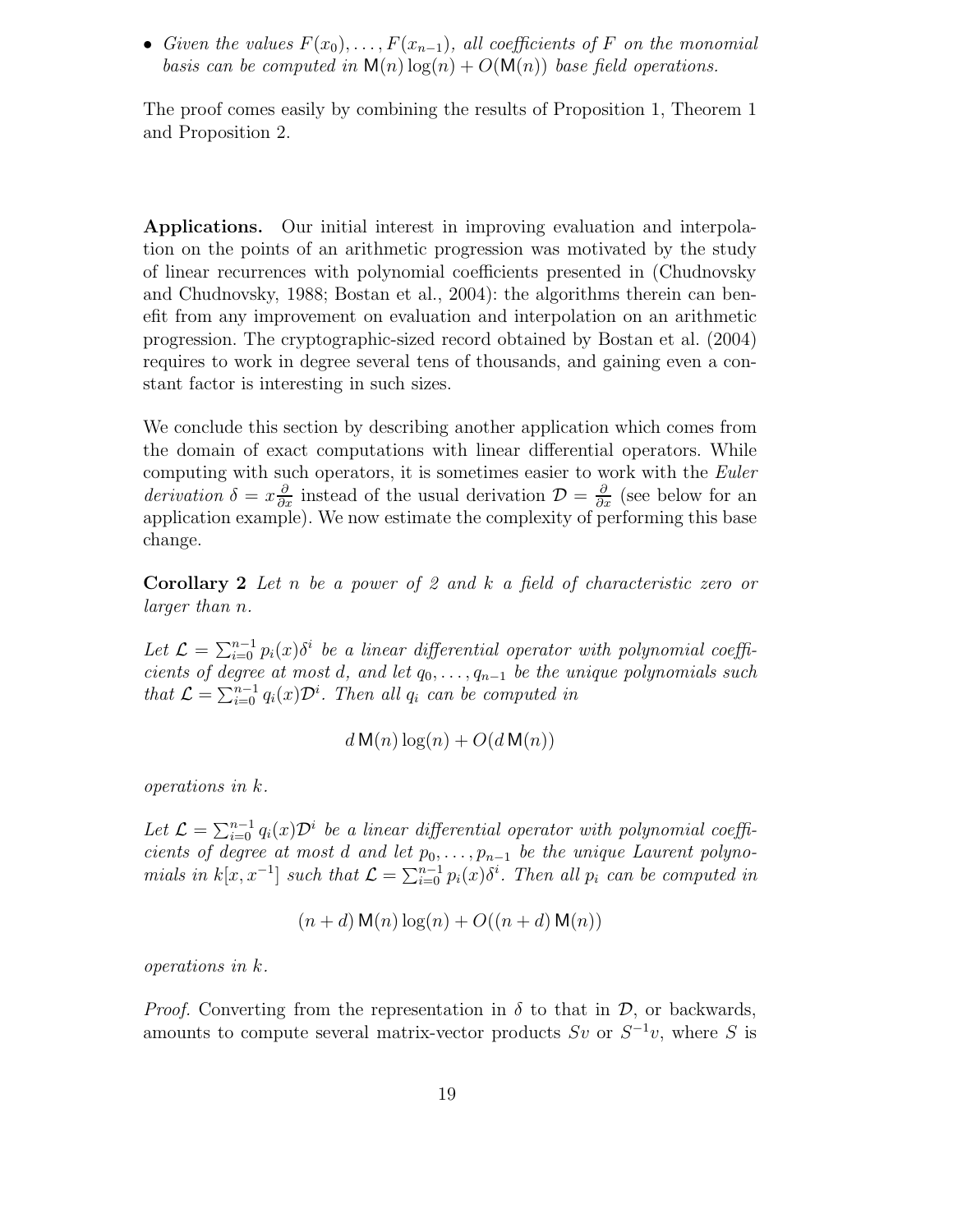the  $n \times n$  matrix

$$
S = \begin{bmatrix} 1 & 1 & 1 & 1 & \dots & S_{1,n} \\ 0 & 1 & 3 & 7 & \dots & S_{2,n} \\ 0 & 0 & 1 & 6 & \dots & S_{3,n} \\ 0 & 0 & 0 & 1 & \dots & S_{4,n} \\ \vdots & \vdots & \vdots & \ddots & \vdots \\ 0 & 0 & 0 & 0 & \dots & S_{n,n} \end{bmatrix}.
$$

 $\overline{\Gamma}$  and an analyzing the state of  $\overline{\Gamma}$ 

Indeed, one has the equalities, seemingly known by (Stirling, 1730), see also Roman (1984):

$$
\delta^{1} = xD,\n\delta^{2} = xD + x^{2}D^{2},\n\delta^{3} = xD + 3 x^{2}D^{2} + x^{3}D^{3},\n\delta^{4} = xD + 7 x^{2}D^{2} + 6 x^{3}D^{3} + x^{4}D^{4},\n\delta^{5} = xD + 15 x^{2}D^{2} + 25 x^{3}D^{3} + 10 x^{4}D^{4} + x^{5}D^{5}, \dots
$$

Let thus  $\mathcal{L} = \sum_{i=0}^{n-1} p_i(x) \delta^i$ , with  $p_i(x) = \sum_{j=0}^d p_{i,j} x^j$ . Then in matrix form,  $\mathcal{L}$ writes as the product

$$
\begin{bmatrix} 1 & x & \dots & x^d \end{bmatrix} \cdot \begin{bmatrix} p_{0,0} & p_{1,0} & \dots & p_{n-1,0} \\ \vdots & \vdots & \vdots & \vdots \\ p_{0,d} & p_{1,d} & \dots & p_{n-1,d} \end{bmatrix} \cdot \begin{bmatrix} 1 \\ \delta \\ \vdots \\ \delta^{n-1} \end{bmatrix}.
$$

Thus, the previous equalities show that rewriting  $\mathcal L$  in  $\mathcal D$  amounts to perform d matrix-vector products by the Stirling matrix  $S$ , followed by the addition of  $d$ polynomials, each of which having at most  $n$  non-zero coefficients.

Conversely, let  $\mathcal{L} = \sum_{i=0}^{n-1} q_i(x) \mathcal{D}^i$  be written as an operator of order  $n-1$ in D, with coefficients  $q_i(x) = \sum_{j=0}^d q_{i,j} x^j$  that are polynomials of degree at most d. Expressing  $\mathcal L$  in the matricial form:

$$
\mathcal{L} = \begin{bmatrix} x^{-(n-1)} & x^{-(n-2)} & \dots & x^d \end{bmatrix} \cdot \begin{bmatrix} 0 & 0 & \dots & q_{n-1,0} \\ \vdots & \vdots & \vdots & \vdots \\ 0 & q_{1,0} & \dots & q_{n-1,d} \\ q_{0,0} & q_{1,1} & \dots & \vdots \\ \vdots & \vdots & \vdots & \vdots \\ q_{0,d} & 0 & \dots & 0 \end{bmatrix} \cdot \begin{bmatrix} 1 \\ x\mathcal{D} \\ \vdots \\ x^{n-1}\mathcal{D}^{n-1} \end{bmatrix}
$$

shows that the problem of computing  $\mathcal L$  as an operator in  $\delta$  with Laurent polynomial coefficients is reduced to  $n + d$  matrix-vector multiplications by the inverse of the Stirling matrix.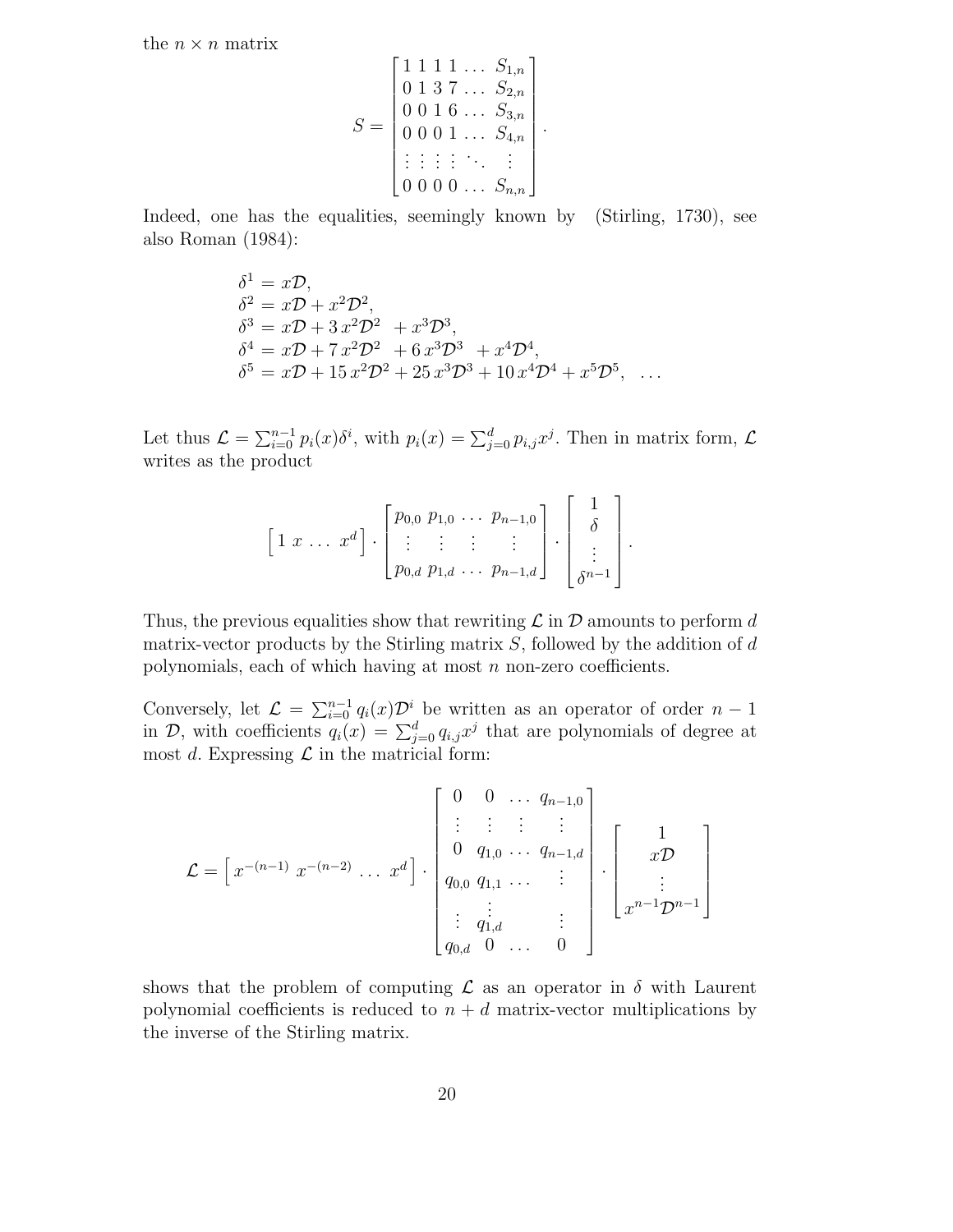Thus, it suffices to estimate the cost of performing a matrix-vector product by S or its inverse. The entries  $(S_{i,j})$  of the matrix S are the Stirling numbers of the second kind; they satisfy the recurrence  $S_{i,j+1} = S_{i-1,j} + iS_{i,j}$  (while the entries of  $S^{-1}$  are, up to sign, the Stirling numbers of the first kind). These numbers also represent the coordinates of ordinary powers  $1, x, \ldots, x^{n-1}$  in the falling factorial basis  $1, x^{\underline{1}} = x, \ldots, x^{\underline{n-1}} = x(x-1)\cdots(x-n+2)$ . For instance, for  $j = 1, \ldots, 5$  these relations write

$$
x1 = x1,\n x2 = x1 + x2,\n x3 = x1 + 3 x2 + x3,\n x4 = x1 + 7 x2 + 6 x3 + x4,\n x5 = x1 + 15 x2 + 25 x3 + 10 x4 + x5, ...
$$

Hence, the entries of the vector  $Sv$  represent the coefficients of the polynomial  $\sum_{i=0}^{n-1} v_i x^i$  in the Newton basis  $1, x^{\underline{1}}, x^{\underline{2}}, \dots$  Similarly, computing  $S^{-1}v$  amounts to converting a polynomial from its Newton representation (in the falling factorial basis) to the monomial one. Using the conversion algorithms above, both conversions can be done in complexity  $M(n) \log(n) + O(M(n))$ , which concludes the proof.  $\Box$ 

As an application, recall that the coefficients of a power series  $\sum_{i\geq 0} s_i x^i$  which is a solution of a linear differential operator  $\mathcal L$  satisfy a linear recurrence, whose coefficients can be read off the coefficients of  $\mathcal L$  when it is written in  $\delta$ . More precisely, if  $\mathcal{L} = \sum_{i=0}^{n-1} p_i(x) \delta^i$  has coefficients  $p_i(x) = \sum_{j=0}^{d} p_{i,j} x^j$ , then letting  $\widetilde{p_j}(x) = \sum_{i=0}^{n-1} p_{i,j} x^i$  for  $0 \le j \le d$ , the recurrence satisfied by the  $s_i$  writes

$$
\widetilde{p_d}(i)s_i + \cdots + \widetilde{p_0}(i+d)s_{i+d} = 0, \quad \text{for all } i \ge 0.
$$

This remark yields a fast algorithm to convert a linear differential equation of order  $n-1$  in D with polynomial coefficients of degree at most d to the recurrence satisfied by a power series solution. By the previous considerations, its complexity is asymptotic to  $(n + d)$   $M(n)$  log(n), up to lower order terms. In comparison, the classical method uses the recurrence

$$
\sum_{j=0}^{n-1} \sum_{k=0}^{d} p_{k,j} (i - k + 1)(i - k + 2) \cdots (i - k + j) s_{n+j-k-1} = 0
$$

and amounts to compute the  $d(n-1)$  polynomials  $(x-k+1)(x-k+2)\cdots(x-1)$  $k + i$ , which can be done in complexity of  $O(d n \mathsf{M}(n))$ . If d and n are of the same order, our method saves a factor of about n.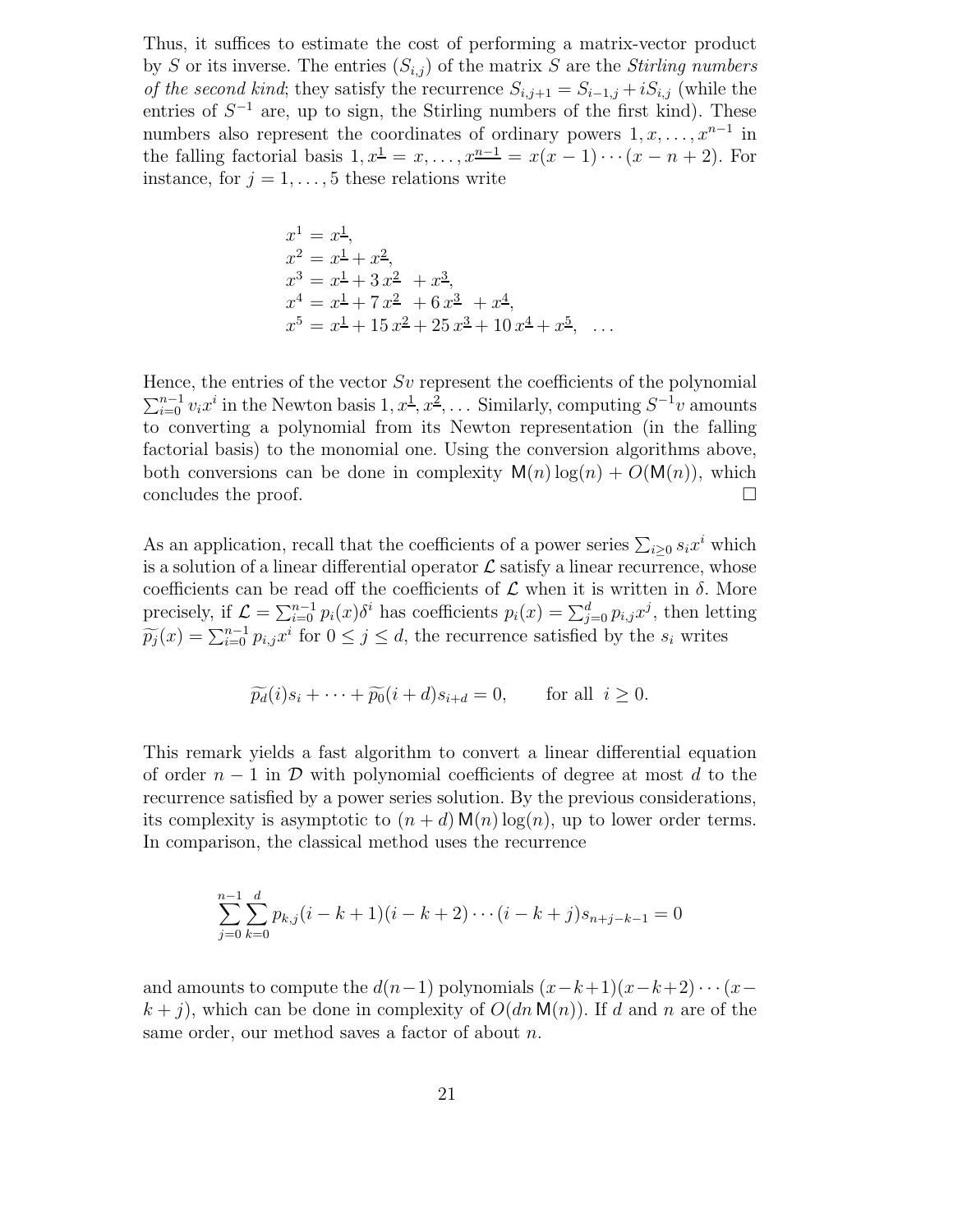Simplifications in Newton evaluation and interpolation formulas also arise when the sample points form a geometric progression; this was already pointed out in Schoenberg (1981) and references therein, but that article makes no mention of asymptotically fast algorithms.

In this section we show that the complexities of Newton evaluation and interpolation on a geometric progression of size n drop to  $M(n) + O(n)$ . By transposition, we deduce that the conversions between monomial and Newton bases have the same asymptotic cost. Last, as in the previous section, we obtain as corollaries fast algorithms for evaluation and interpolation on the monomial basis: the complexities of both tasks is shown to be in  $O(M(n))$ , *i.e.* better by a logarithmic factor than in the case of arbitrary samples points.

Thus, geometric progressions should be considered as interesting choices for algorithms relying on evaluation and interpolation techniques. We illustrate this in the case of polynomial matrix multiplication algorithms.

In all what follows, we actually assume for simplicity that the geometric progression we consider has the form  $x_i = q^i$ ,  $i = 0, \ldots, n-1$ . Treating the general case  $x_i = x_0 q^i$ , with arbitrary  $x_0$ , does not alter the asymptotic estimates, and only burdens the notation. Finally, we mention that many formulas presented below can be thought as q-analogues of those presented in the previous section.

Newton interpolation and evaluation. Our first question is that of Newton interpolation and evaluation: the following proposition proves the estimates of the last entry in the third column of Table 1.

**Proposition 3** Let k be a field and let  $q \in k$  such that the elements  $x_i = q^i$  are pairwise distinct, for  $i = 0, \ldots n-1$ . Then Newton interpolation and evaluation on the geometric sequence  $1, q, \ldots, q^{n-1}$  can be done using  $\mathsf{M}(n) + O(n)$  base field operations.

*Proof.* Let F be a polynomial of degree less than n, let  $\mathbf{v} = v_0, \ldots, v_{n-1}$  be the values  $F(x_i)$  and  $\mathbf{f} = f_0, \ldots, f_{n-1}$  the coefficients of F on the Newton basis associated to the points  $x$ . As in the previous section, we evaluate Formula  $(1)$ on the points x, yielding

$$
v_0 = f_0
$$
  
\n
$$
v_1 = f_0 + (q - 1)f_1
$$
  
\n
$$
v_2 = f_0 + (q^2 - 1)f_1 + (q^2 - 1)(q^2 - q)f_2
$$
  
\n
$$
v_3 = f_0 + (q^3 - 1)f_1 + (q^3 - 1)(q^3 - q)f_2 + (q^3 - 1)(q^3 - q)(q^3 - q^2)f_3
$$
 ...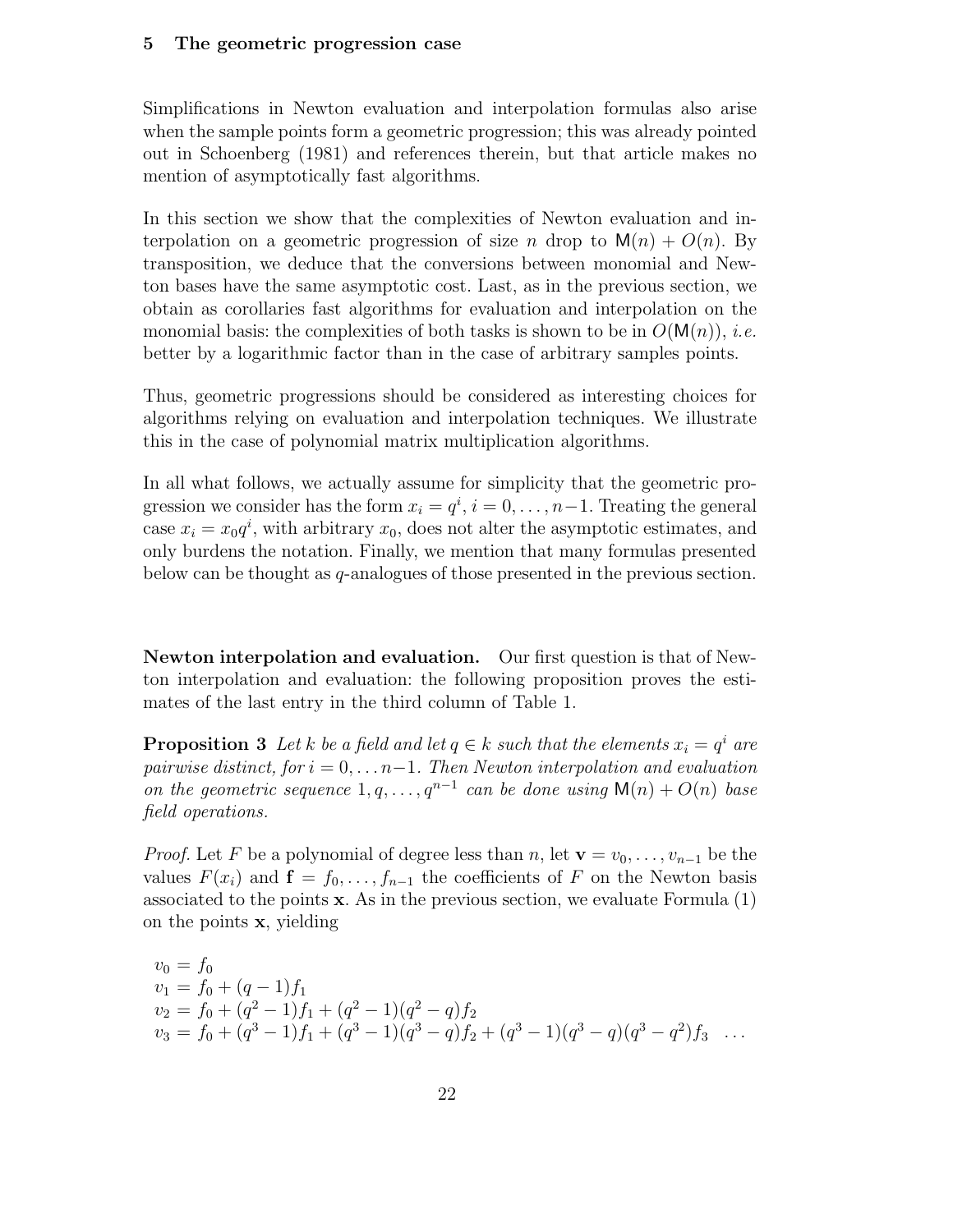Let us introduce the triangular numbers  $t_i = 1 + 2 + \cdots + (i-1) = i(i-1)/2$ , for  $i \geq 0$  and the modified sequence  $g_i = q^{t_i} f_i$ , for  $i = 0, \ldots, n-1$ . Note that all coefficients  $q^{t_i}$  can be computed in  $O(n)$  base field operations, since  $q^{t_{i+1}} = q^{i}q^{t_i}$ . Thus,  $\mathbf{g} = g_0, \ldots, g_{n-1}$  and  $\mathbf{f} = f_0, \ldots, f_{n-1}$  can be computed from one another for  $O(n)$  base field operations. With this data, the relations above become

$$
v_0 = g_0
$$
  
\n
$$
v_1 = g_0 + (q - 1)g_1
$$
  
\n
$$
v_2 = g_0 + (q^2 - 1)g_1 + (q^2 - 1)(q - 1)g_2
$$
  
\n
$$
v_3 = g_0 + (q^3 - 1)g_1 + (q^3 - 1)(q^2 - 1)g_2 + (q^3 - 1)(q^2 - 1)(q - 1)g_3
$$
 ...

Next, we introduce the numbers  $w_i$  defined by

$$
w_0 = v_0, \quad w_i = \frac{v_i}{(q-1)\cdots(q^i-1)}, \quad i = 1, \ldots, n-1.
$$
 (3)

As above, w and v can be computed from one another for  $O(n)$  base field operations. Using the modified values  $w_i$ , the relations above become

$$
w_i = g_i + \sum_{j=0}^{i-1} \frac{1}{(q-1)\cdots(q^{i-j}-1)} g_j.
$$

We conclude as in the arithmetic case. We introduce the generating series

$$
W = \sum_{i=0}^{n-1} w_i x^i, \quad G = \sum_{i=0}^{n-1} g_i x^i, \quad T = 1 + \sum_{i=1}^{n-1} \frac{1}{(q-1)\cdots(q^i-1)} x^i,
$$
 (4)

so that the relations above become  $W = GT$  modulo  $x<sup>n</sup>$ . All coefficients of the power series T can be obtained in  $O(n)$  base field relations. By a classical identity (see for instance Goldman and Rota (1970) and the references therein) the inverse of  $T$  modulo  $x^n$  equals

$$
1 + \sum_{i=1}^{n-1} \frac{q^{\frac{i(i-1)}{2}} (-1)^i}{(q-1)\cdots(q^i-1)} x^i,
$$

thus its coefficients can also be obtained in  $O(n)$  operations. The conclusion follows.  $\Box$ 

For the sake of completeness, we summarize below the algorithm for Newton evaluation on the geometric sequence  $1, q, \ldots, q^{n-1}$ . For a polynomial P, we denote by  $\text{Coeff}(P, i)$  the coefficient of  $x^i$  in P. For simplicity, we take as input all powers of q; of course, given q only, they can be computed for  $n-2$ additional multiplications.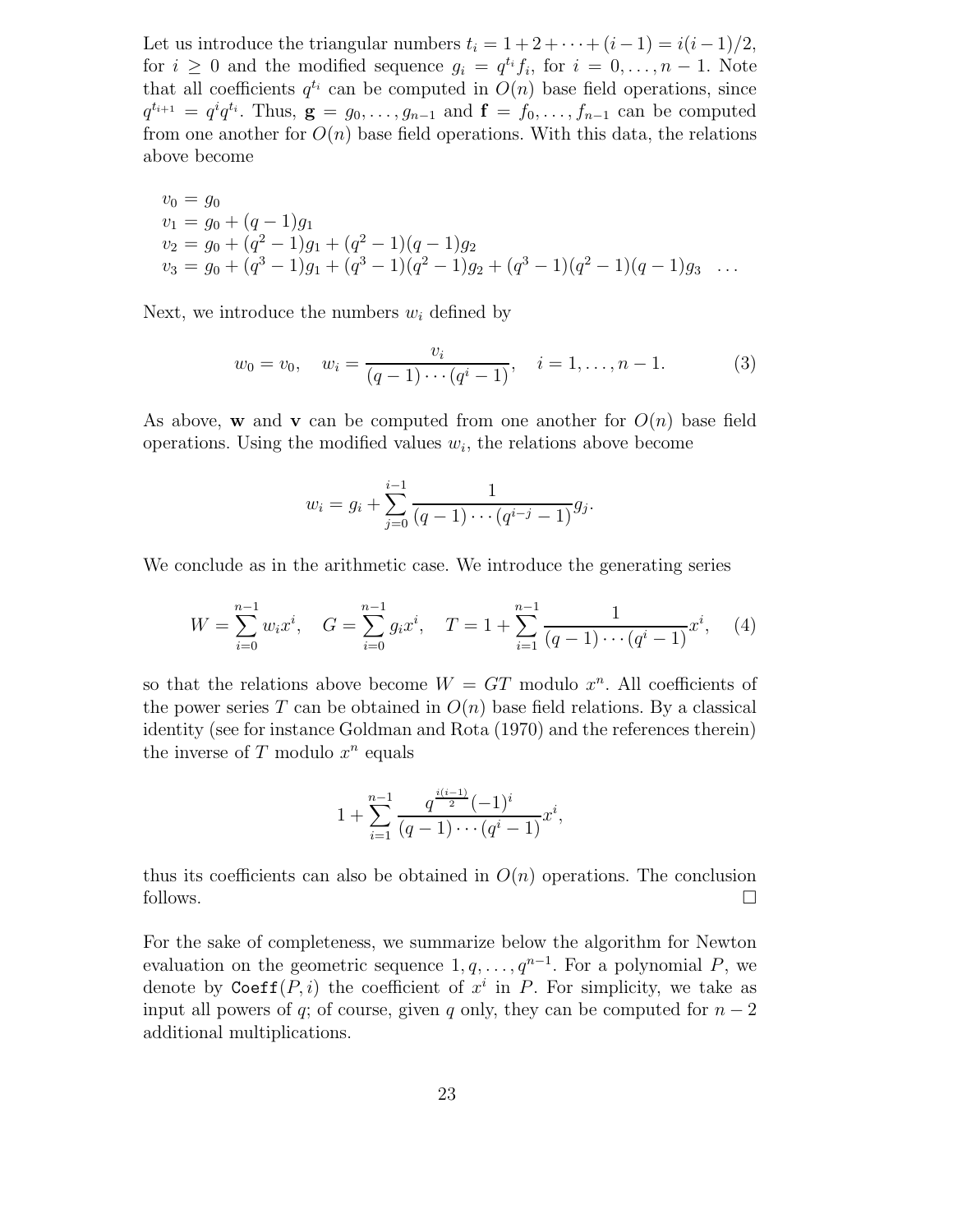NewtonEvalGeom(1, 
$$
q, \ldots, q^{n-1}, f_0, \ldots, f_{n-1}
$$
)  
\n $q_0 \leftarrow 1; u_0 \leftarrow 1; g_0 \leftarrow f_0;$   
\nfor  $i \leftarrow 1$  to  $n-1$  do  
\n $q_i \leftarrow q_{i-1} \cdot q^{i-1};$   
\n $u_i \leftarrow u_{i-1} \cdot (q^i - 1);$   
\n $g_i \leftarrow q_i f_i;$   
\n $W \leftarrow (\sum_{i=0}^{n-1} g_i x^i) \cdot (\sum_{i=0}^{n-1} u_i^{-1} x^i);$   
\nreturn  $u_0 \operatorname{Coeff}(W, 0), \ldots, u_{n-1} \operatorname{Coeff}(W, n-1);$ 

The algorithm for Newton interpolation follow in an analogous manner from the proof of the proposition above. We give it for completeness.

```
\mathbf{NewtonInterpGeom}(1, q, \ldots, q^{n-1}, v_0, \ldots, v_{n-1})q_0 \leftarrow 1; u_0 \leftarrow 1; w_0 \leftarrow v_0;for i \leftarrow 1 to n-1 do
 q_i \leftarrow q_{i-1} \cdot q^{i-1};u_i \leftarrow u_{i-1} \cdot (q^i - 1);w_i \leftarrow v_i/u_i;G \leftarrow (\sum_{i=0}^{n-1} w_i x^i) \cdot (\sum_{i=0}^{n-1} (-x)^i q_i / u_i);{\bf return}\ \, {\sf Coeff}(G,0)/q_0,\ldots,{\sf Coeff}(G,n-1)/q_{n-1};
```
Conversions between monomial and Newton bases. Our next step is to study the complexity of conversion between monomial and Newton bases. We prove the following result, which completes the first two entries in the last column of Table 1.

**Proposition 4** Let k be a field and let  $q \in k$  such that the elements  $x_i = q^i$ are pairwise distinct, for  $i = 0, \ldots n - 1$ . Then the conversion between the Newton basis associated to  $1, q, \ldots, q^{n-1}$  and the monomial basis can be done using  $M(n) + O(n)$  base field operations.

The proof comes from considering the transposed of the Newton evaluation and interpolation. Indeed, the following lemma relates these questions to those of conversions between monomial and Newton bases.

**Lemma 3** Let k be a field,  $q \in k^*$  and  $r = 1/q$ . Suppose that  $1, q, \ldots, q^{n-1}$ are pairwise distinct and define the following matrices:

- Let A be the matrix of base change from the Newton basis associated to  $1, q, \ldots, q^{n-1}$  to the monomial basis.
- Let B be the matrix of Newton evaluation at  $1, r, \ldots, r^{n-1}$ .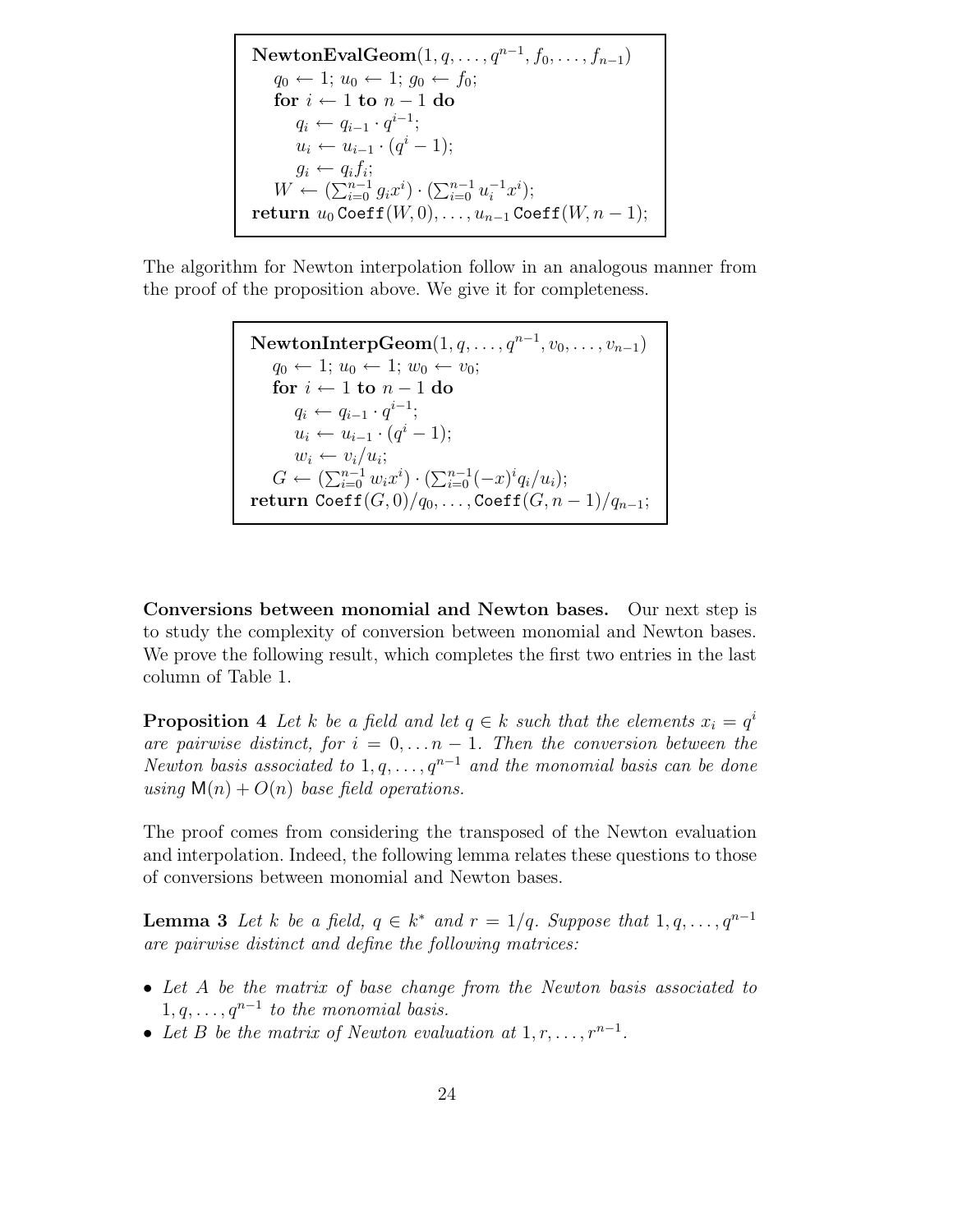• Let  $D_1$  and  $D_2$  be the  $n \times n$  diagonal matrices

$$
D_1 = \text{Diag}\left[\frac{q^{i(i-1)/2}}{\prod_{k=1}^{i-1}(q^k - 1)}\right]_{i=1}^n \quad \text{and} \quad D_2 = \text{Diag}\left[(-1)^{j-1}q^{\frac{(j-1)(j-2)}{2}}\right]_{j=1}^n,
$$

where we take the usual convention that the empty product is one.

Then the matrix equality  $A = D_1 B^t D_2$  holds.

*Proof.* Given two integers n and k, the q-binomial coefficient (Rothe, 1793; Heine, 1847; Gauss, 1863) is defined as

$$
\begin{bmatrix} n \\ k \end{bmatrix}_q = \begin{cases} \frac{1-q^n}{1-q} \cdot \frac{1-q^{n-1}}{1-q^2} \cdots \frac{1-q^{n-k+1}}{1-q^k}, \text{ for } n \ge k \ge 1, \\ 0, \quad \text{ for } n < k \text{ or } k = 0. \end{cases}
$$

The following generalization of the usual binomial formula holds:

$$
\prod_{k=1}^{n} \left( 1 + q^{k-1} x \right) \ = \ \sum_{k=0}^{n} \left[ \begin{array}{c} n \\ k \end{array} \right]_{q} q^{\frac{k(k-1)}{2}} x^{k} . \tag{5}
$$

From Equation  $(5)$ , it is then easy to deduce that the entries of the matrix A are

$$
A_{i,j} = (-1)^{j-i} \begin{bmatrix} j-1 \\ i-1 \end{bmatrix}_q q^{(j-i)(j-i-1)/2}.
$$

On the other hand, the  $(i, j)$  entry of the matrix representing Newton evaluation with respect to  $x_0, \ldots, x_{n-1}$  is zero if  $j < i$  and equals  $\prod_{k=1}^{j-1} (x_{i-1} - x_{k-1})$ for all  $j \ge i \ge 1$ . Applying this to  $x_i = 1/q^i$ , we get

$$
B_{i,j} = (-1)^{j-1} \cdot \prod_{k=1}^{j-1} \frac{q^{i-k} - 1}{q^{i-1}}, \text{ for all } j \ge i \ge 1.
$$

Having the explicit expressions of the entries of  $A$  and  $B$  allows to write the equality

$$
\frac{B_{i,j}^t}{A_{i,j}} = (-1)^{j-1} \frac{q^{\frac{i(i-1)}{2} + \frac{(j-1)(j-2)}{2}}}{(q-1)\cdots(q^{i-1}-1)},
$$

from which the lemma follows.  $\square$ 

Thus, up to multiplications by diagonal matrices, the conversion maps between monomial and Newton bases are the transposes of those of Newton evaluation and interpolation, at the cost of replacing q by  $1/q$ . The proof of Proposition 4 is now immediate, since the two diagonal matrices involved can be computed in time  $O(n)$ .

For the sake of completeness, we give below the algorithm for the conversion from Newton to monomial basis on the geometric sequence  $1, q, \ldots, q^{n-1}$ . We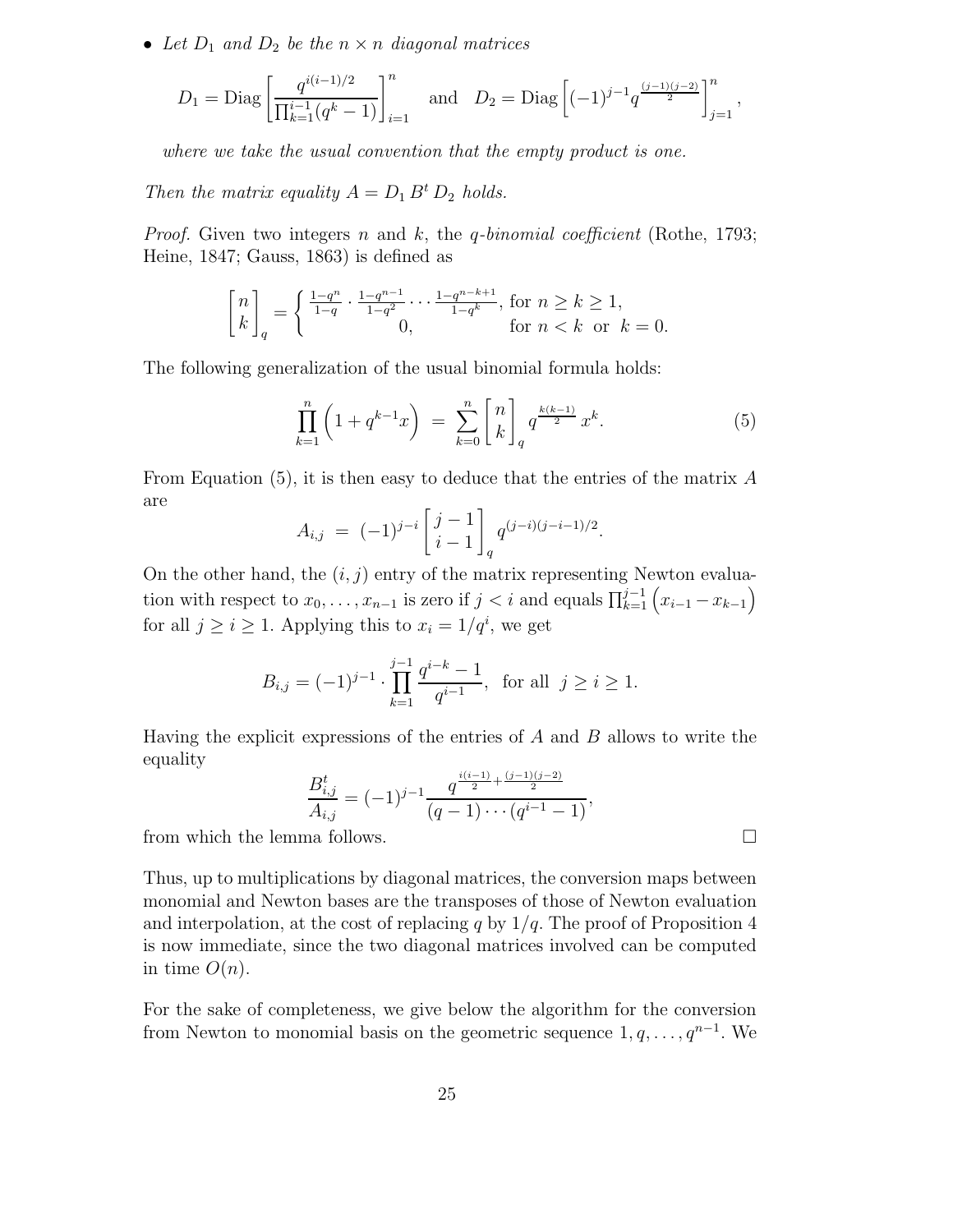obtain it using Lemma 3 above and by transposing the algorithm for Newton evaluation on a geometric sequence, as described in the proof of Proposition 3.

> $\mathbf{NewtonToMonomialGeom}(1,\ldots,q^{n-1},f_0,\ldots,f_{n-1})$  $q_0 \leftarrow 1; v_0 \leftarrow f_0; u_0 \leftarrow 1; w_0 \leftarrow f_0; z_0 \leftarrow 1;$ for  $i \leftarrow 1$  to  $n - 1$  do  $q_i \leftarrow q_{i-1} \cdot q^{i-1};$  $v_i \leftarrow (-1)^i f_i q_i;$  $u_i \leftarrow u_{i-1} q^i / (1 - q^i);$  $w_i \leftarrow v_i/u_i;$  $z_i \leftarrow (-1)^i u_i / q_i;$  $G \leftarrow \text{mul}^{t}(n-1, \sum_{i=0}^{n-1} u_{i}x^{i}, \sum_{i=0}^{n-1} w_{i}x^{i});$  ${\bf return}\,\ z_0\, {\sf Coeff}(G,0), \ldots, z_{n-1}\, {\sf Coeff}(G,n-1);$

Similarly, the algorithm for the conversion from monomial to Newton basis on a geometric sequence can be deduced using again Lemma 3 and the transposition of the algorithm for Newton interpolation on a geometric sequence given in the proof of Proposition 3. We state it below.

> MonomialToNewtonGeom $(1,\ldots,q^{n-1},v_0,\ldots,v_{n-1})$  $q_0 \leftarrow 1; u_0 \leftarrow 1; w_0 \leftarrow v_0; z_0 \leftarrow 1; f_0 \leftarrow v_0;$ for  $i \leftarrow 1$  to  $n - 1$  do  $q_i \leftarrow q_{i-1} \cdot q^{i-1};$  $u_i \leftarrow u_{i-1} q^i / (1 - q^i);$  $w_i \leftarrow v_i/u_i;$  $z_i \leftarrow (-1)^i u_i / q_i;$  $f_i \leftarrow (-1)^i w_i q_i;$  $G \leftarrow \text{mul}^{t} (n-1, \sum_{i=0}^{n-1} z_{i} x^{i}, \sum_{i=0}^{n-1} f_{i} x^{i});$  ${\bf return}\,\ z_0\, {\sf Coeff}(G,0), \ldots, z_{n-1}\, {\sf Coeff}(G,n-1);$

Evaluation and interpolation on the monomial basis. We now treat the question of fast monomial evaluation and interpolation on a geometric progression. As before, we take  $x_i = q^i$ ,  $i = 0, \ldots, n - 1$ , where  $q \in k$  is such that the elements  $1, q, \ldots, q^{n-1}$  be pairwise distinct.

It is known that evaluating a polynomial of degree less than  $n$  on the geometric progression  $1, q, \ldots, q^{n-1}$  can be done using  $O(M(n))$  operations. This operation, generalizing the discrete Fourier transform, is called the chirp transform and has been independently studied by Rabiner et al. (1969) and by Bluestein (1970), see also Aho et al. (1975). In contrast, to the best of our knowledge, no algorithm for the inverse operation – interpolation at a geometric progression – has been given yet. Our aim is now to show that the inverse chirp trans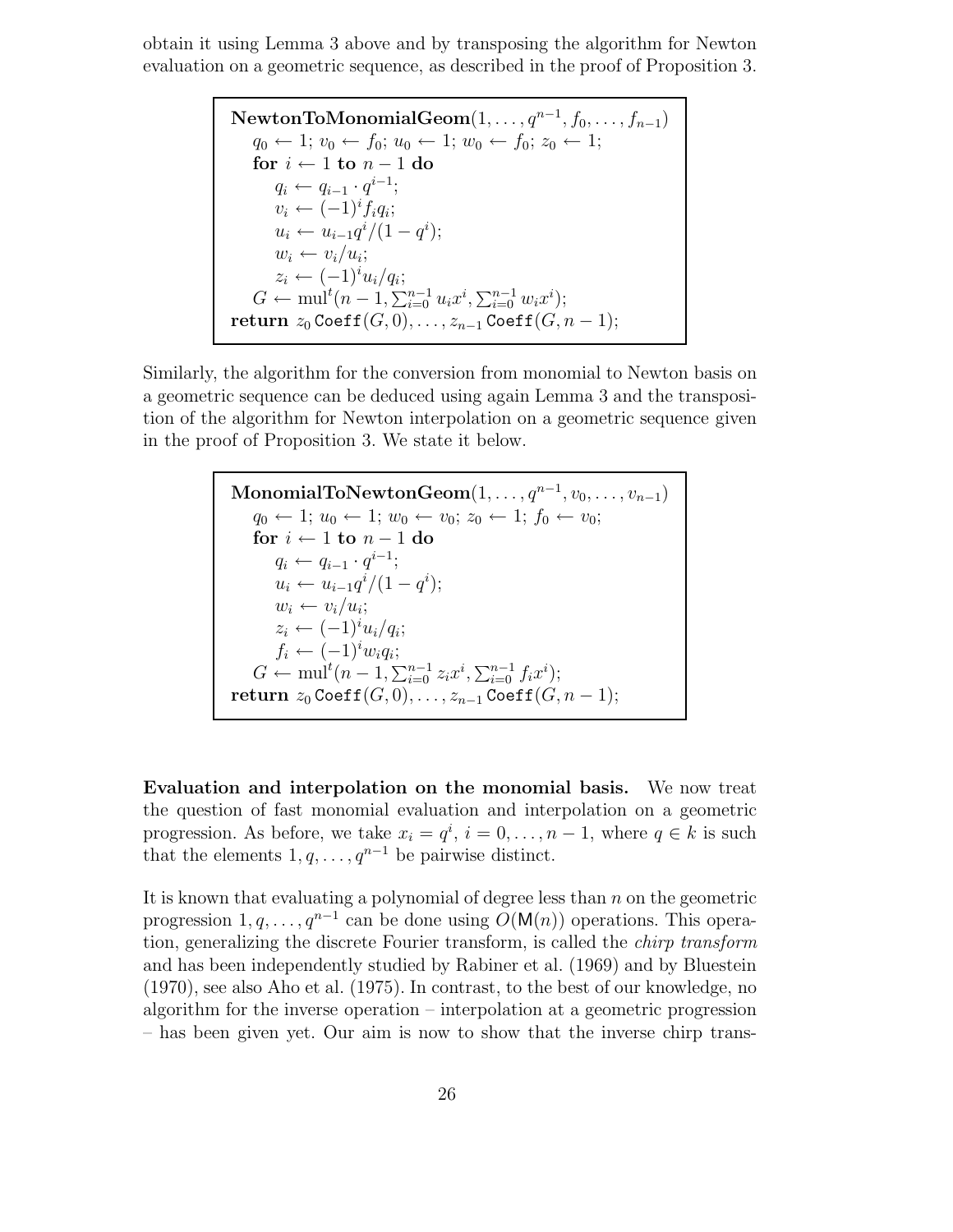form can be performed in a similar asymptotic complexity. These results are gathered in the following proposition, which completes the entries of Table 1.

**Proposition 5** Let k be a field, let  $n \geq 0$  and let  $q \in k$  such that the elements  $x_i = q^i$ , for  $i = 0, \ldots n-1$ , are pairwise distinct. If  $F \in k[x]$  has degree less than n then:

- Given the coefficients of F on the monomial basis, then all the values  $F(x_i)$ , for  $0 \le i \le n-1$ , can be computed in  $2\mathsf{M}(n) + O(n)$  base field operations.
- Given the values  $F(x_0), \ldots, F(x_{n-1})$ , all coefficients of F on the monomial basis can be computed in  $2\mathsf{M}(n) + O(n)$  base field operations.

Proof. The direct chirp transform can be done using the idea introduced in (Rabiner et al., 1969; Bluestein, 1970) which basically reduces it to a polynomial multiplication. We briefly recall how the algorithm works, following the presentation of (Crandall and Pomerance, 2001, Chapter 9).

Write  $F = f_0 + f_1 x + \cdots + f_{n-1} x^{n-1}$ . For  $i = 0, \ldots, 2n-2$ , let us introduce the triangular numbers  $t_i = i(i-1)/2$  and the sequence  $b_i = q^{t_i}$ ; for  $i = 0, \ldots, n-1$ we consider the sequence  $c_i = f_i/b_i$ . Note that all the elements  $q^{t_i}, c_i$  and  $b_i$ can be computed in  $O(n)$  base field operations, since  $q^{t_{i+1}} = q^i q^{t_i}$ . Then, the algorithm is based on the formula  $F(q^i) = \sum_{j=0}^{n-1} f_j q^{ij} = b_i^{-1} \cdot \sum_{j=0}^{n-1} c_j b_{i+j}$ , which shows that the values  $F(q^i)$  are, up to constant factors  $b_i^{-1}$ , given by the coefficients of the transposed multiplication of  $\sum_{i=0}^{n-1} c_i x^i$  and  $\sum_{i=0}^{2n-2} b_i x^i$ .

Let us now focus on the computation of the inverse chirp transform. The idea is to use the Newton basis for intermediate computations: first perform a Newton interpolation, then perform a conversion from the Newton basis to the monomial basis. Both steps have complexities  $M(n) + O(n)$ , which gives the estimate of  $2\mathsf{M}(n) + O(n)$ .

Application to polynomial matrix multiplication. We finally apply the results above to improve the complexity of polynomial matrix multiplication. This problem is important, since polynomial matrix multiplication is a primitive of linear algebra algorithms dealing with polynomial matrices (determinant, inversion, system solving, column reduction, integrality certification, normal forms), see for instance (Villard, 1996; Storjohann, 2002; Giorgi et al.,  $2003$ ). It also occurs during computations of matrix Padé-type approximants (Beckermann and Labahn, 1992, 1994; Thomé, 2001, 2002; Giorgi et al., 2003), recurrences with polynomial coefficients (Chudnovsky and Chudnovsky, 1988; Bostan et al., 2004) and linear differential operators.

Let  $MM(n, d)$  represent the number of base field operations required to multiply two  $n \times n$  matrices with polynomial entries of degree less than d. For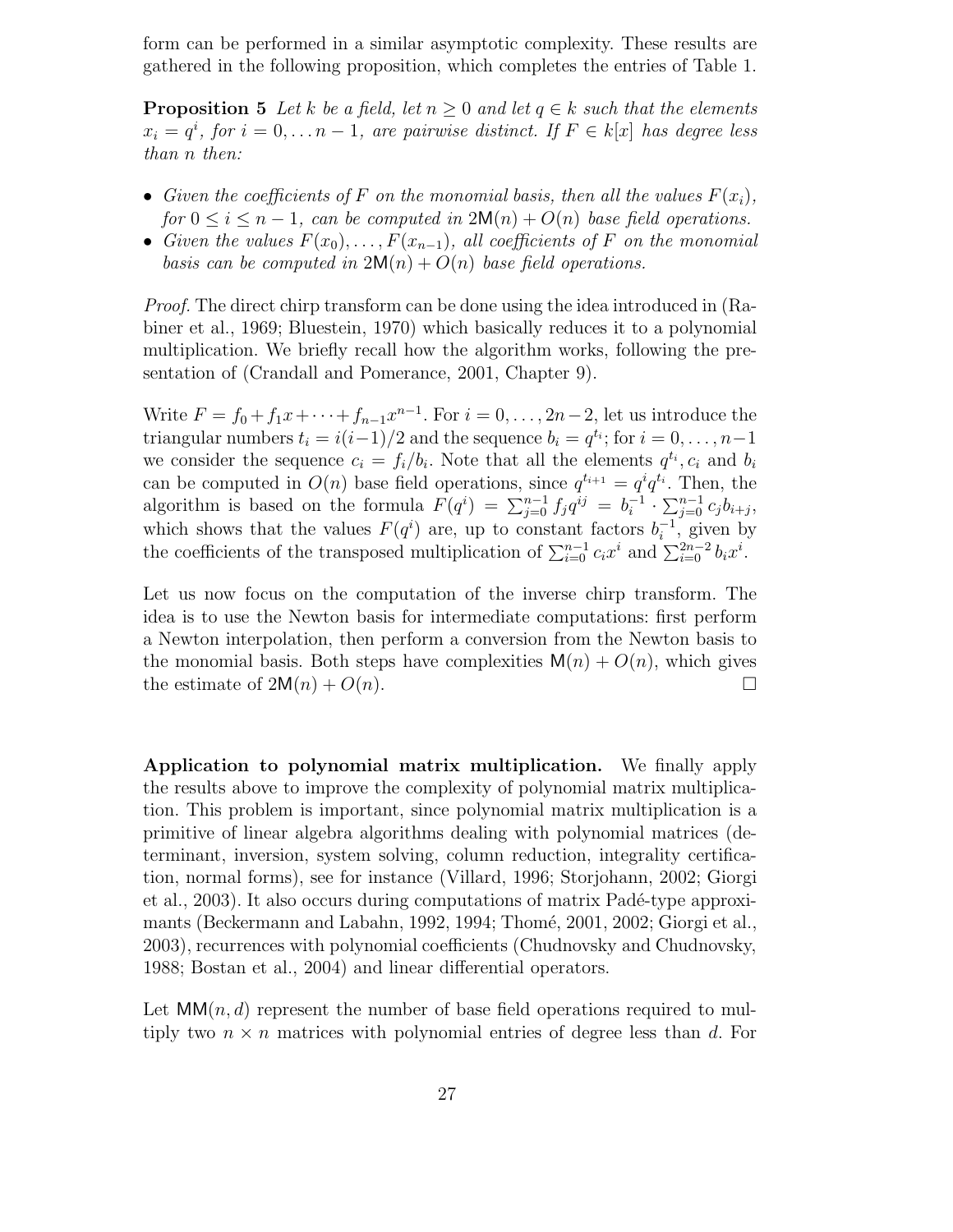simplicity, the cost  $MM(n, 1)$  of scalar  $n \times n$  matrix multiplication will be denoted MM(n). This function is frequently written as  $MM(n) = O(n^{\omega})$ , where  $2 \leq \omega < 3$  is the so-called *exponent of the matrix multiplication*, see for instance Bürgisser et al. (1997) or von zur Gathen and Gerhard (1999).

Cantor and Kaltofen (1991) described an algorithm for multiplying polynomials of degree less than d, with coefficients from an arbitrary (possibly non commutative) algebra using  $O(M(d))$  algebra operations. Viewing polynomial matrices as polynomials with scalar matrix coefficients, the result in Cantor and Kaltofen (1991) implies that  $MM(n, d) = O(M(d) MM(n))$ . Over base fields of cardinality larger than  $2d-2$ , the use of an evaluation / interpolation scheme allows to uncouple polynomial and matrix products and yields the better bound

$$
MM(n, d) = O\left(MM(n) d + n^2 M(d) \log(d)\right).
$$
 (6)

An important remark (Thomé, 2001, 2002) (see also Beckermann and Labahn (1994)) is that if the base field supports FFT, then choosing the roots of unity as sample evaluation points improves the previous estimate to

$$
MM(n, d) = O\left(MM(n) d + n^2 d \log(d)\right).
$$
 (7)

However, the algorithm in  $(Thomé, 2001, 2002)$  is dependent on the specific use of FFT, which might not be pertinent for polynomials of moderate degrees.

In contrast, using evaluation and interpolation at a geometric progression enables us to obtain the following result.

**Theorem 4** Let  $n, d > 1$  and let k be a field of characteristic 0, or a finite field of cardinality at least 2d. Then we have the estimate

$$
MM(n, d) = (2d - 1) MM(n) + 6 n2 M(2d) + O(n2 d).
$$

Proof. In both cases, we use evaluation and interpolation on a geometric progression  $1, q, \ldots, q^{2d-2}$  of size  $2d-1$ . In characteristic 0, we can take  $q = 2$ . If k is finite, we take for q a generator of the multiplicative group  $k^*$  (for practical purposes, we might as well choose q at random, if k has a large enough cardinality).  $\square$ 

Theorem 4 may be seen as an improvement by a log factor of the bound (6), generalizing the bound (7) to an arbitrary multiplication time M function that satisfies our hypotheses. Still, for polynomial matrices of high degrees, the method in  $(Thomé, 2001, 2002)$  is better by a constant factor than ours, since the polynomial multiplication uses FFT, and thus itself requires evaluating and interpolating at the roots of unity.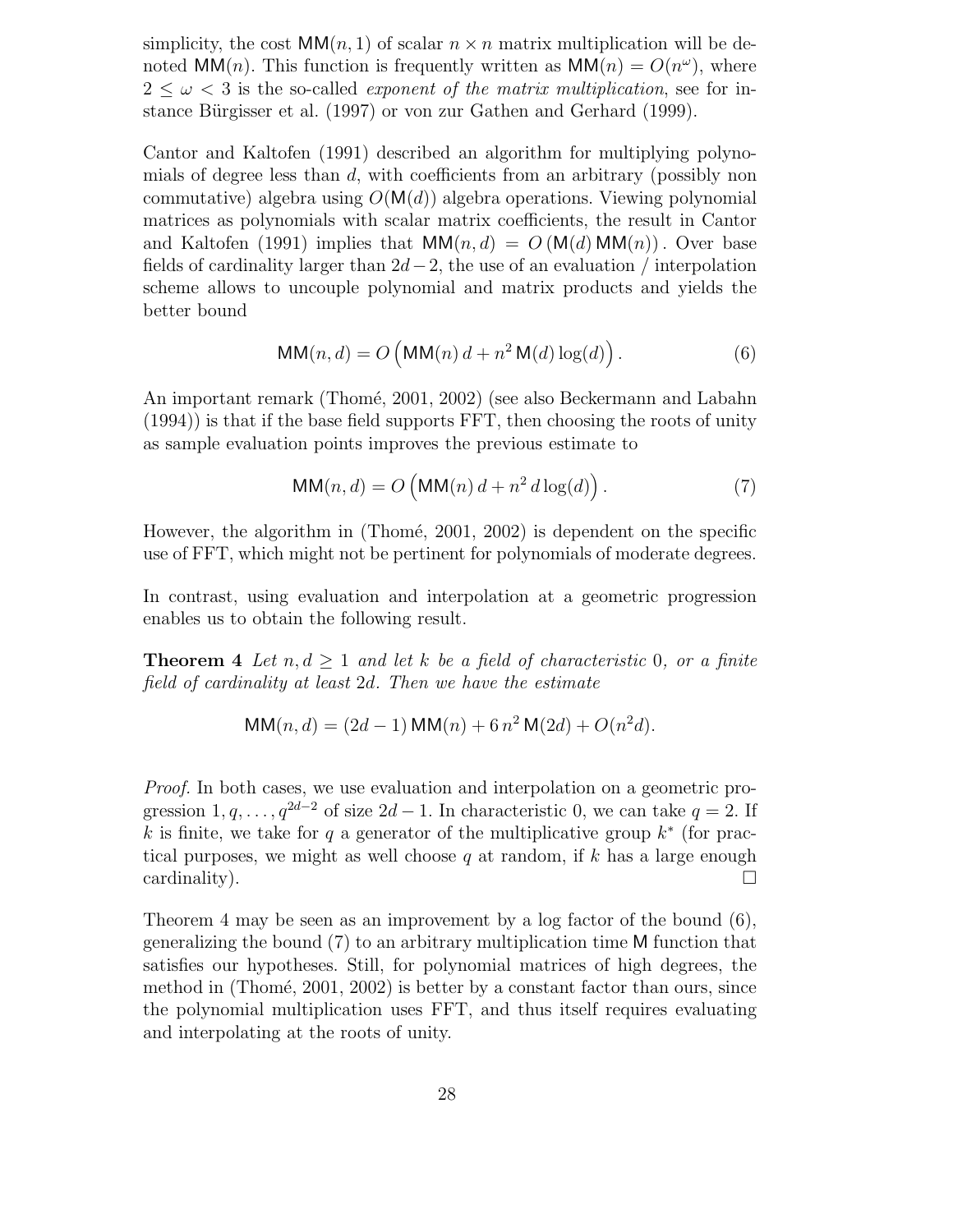To conclude this paper, Figures 1 and 2 display the speed-up obtained using our polynomial matrix multiplication algorithm, versus a naive product (thus, a larger number means a more significant improvement). The matrix sizes vary from 1 to 120, the polynomial degrees vary from 0 to 200, and the base field is  $\mathbb{Z}/p\mathbb{Z}$ , where p is a 32 bit prime. The time ratios are given in the table of Figure 1 and displayed graphically in Figure 2.

The implementation is made using Shoup's NTL  $C_{++}$  library (Shoup, 1996– 2004); we used a naive matrix multiplication of cubic complexity, and NTL's built-in polynomial arithmetic (for polynomials in the range 0–200, naive, Karatsuba and FFT multiplication algorithms are successively used). The timings are obtained on an Intel Pentium 4 CPU at 2GHz.

|     | 15      | 35  | 55  | 75  | 95  | 115 | 135      | 155  | 175 | 195 |
|-----|---------|-----|-----|-----|-----|-----|----------|------|-----|-----|
| 20  | 0.6     | 0.8 | 1.4 | 1.4 | 1.6 | 1.6 | 2.2      | 2.1  | 1.7 | 1.7 |
| 30  | 1.1     | 1.2 | 2.0 | 2.0 | 2.4 | 2.3 | 3.3      | 3.2  | 2.5 | 2.5 |
| 40  | 1.2     | 1.6 | 2.6 | 2.7 | 3.2 | 3.0 | 4.3      | 4.1  | 3.3 | 3.2 |
| 50  | 1.4     | 2.0 | 3.2 | 3.3 | 3.9 | 3.6 | 5.3      | 5.1  | 4.1 | 4.0 |
| 60  | 1.7     | 2.3 | 3.8 | 3.9 | 4.6 | 4.4 | 6.3      | 6.1  | 4.8 | 4.7 |
| 70  | 1.9     | 2.6 | 4.3 | 4.5 | 5.3 | 5.0 | 7.2      | 6.9  | 5.6 | 5.4 |
| 80  | $2.1\,$ | 2.9 | 4.8 | 4.9 | 6.0 | 5.6 | 8.1      | 7.7  | 6.2 | 5.9 |
| 90  | 2.3     | 3.3 | 5.5 | 5.7 | 6.6 | 6.2 | 9.0      | 8.6  | 6.9 | 6.7 |
| 100 | 2.5     | 3.5 | 6.0 | 6.2 | 7.3 | 6.8 | 9.8      | 9.3  | 7.5 | 7.3 |
| 110 | 2.6     | 3.9 | 6.3 | 6.6 | 7.8 | 7.3 | $10.6\,$ | 10.1 | 8.1 | 7.9 |

Fig. 1. Time ratios between classical and improved polynomial matrix multiplication algorithms. Rows are indexed by the matrix size (20—110); columns are indexed by the matrix degree (15–195).

Acknowledgments. We wish to thank Pierrick Gaudry, Bruno Salvy and Gilles Villard for useful comments on a first version of this article. Our thanks also go to the referees of this paper for their useful remarks.

### References

- Abramov, S. A., 1989. Rational solutions of linear differential and difference equations with polynomial coefficients. Zh. Vychisl. Mat. i Mat. Fiz. 29 (11), 1611–1620, 1757, english translation in U.S.S.R. Comp. Maths. Math. Phys., 7–12.
- Aho, A. V., Steiglitz, K., Ullman, J. D., 1975. Evaluating polynomials at fixed sets of points. SIAM J. Comput. 4 (4), 533–539.
- Beckermann, B., Labahn, G., 1992. A uniform approach for Hermite Padé and simultaneous Padé approximants and their matrix-type generalizations. Numer. Algorithms 3 (1-4), 45–54.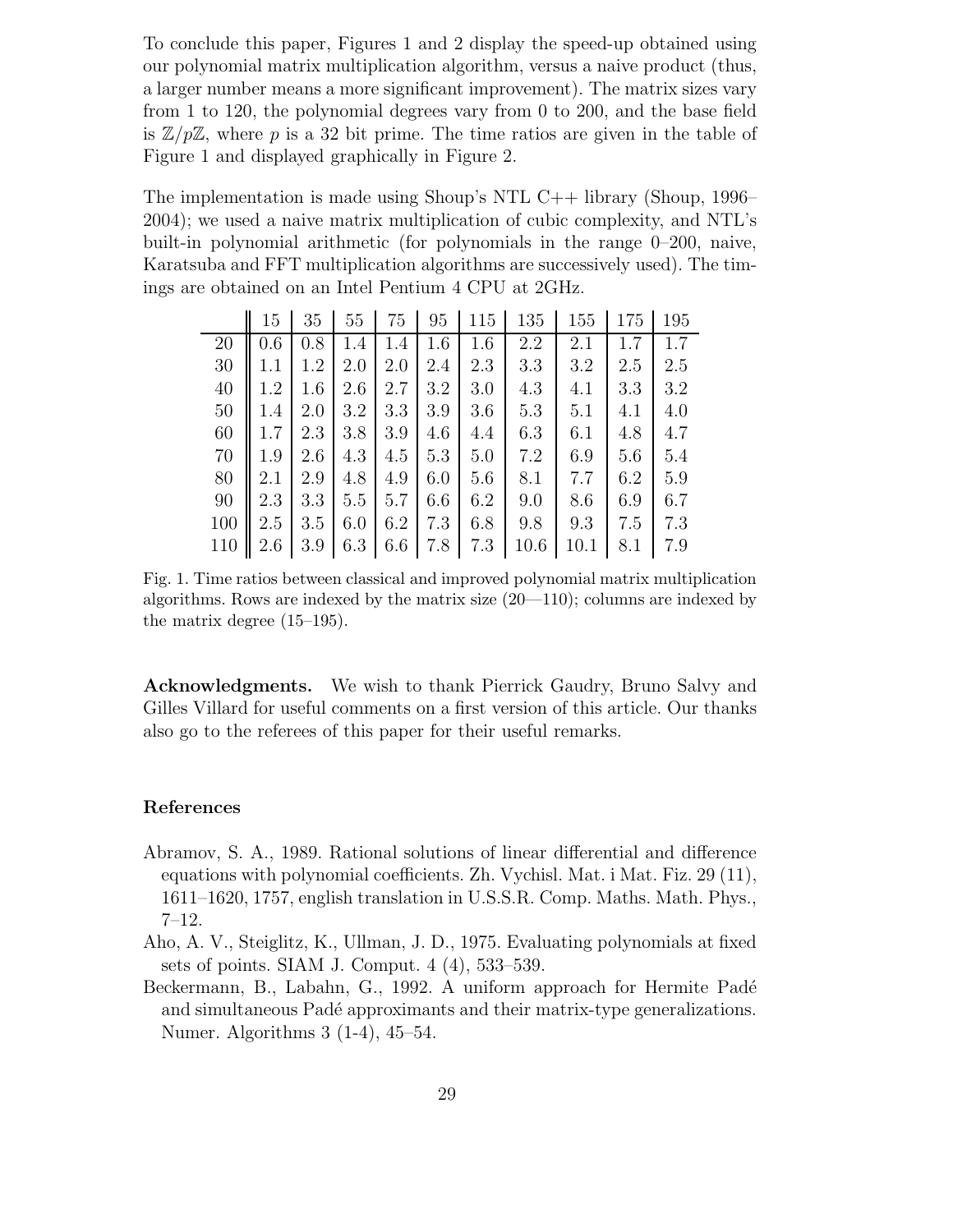"chirp.dat"



Fig. 2. Speed-up between classical and improved polynomial matrix multiplication.

- Beckermann, B., Labahn, G., 1994. A uniform approach for the fast computation of matrix-type Pad´e approximants. SIAM J. Matrix Analysis and Applic. 15 (3), 804–823.
- Bini, D., Pan, V. Y., 1994. Polynomial and matrix computations. Vol. 1. Birkhäuser Boston Inc., Boston, MA.
- Bluestein, L. I., 1970. A linear filtering approach to the computation of the discrete Fourier transform. IEEE Trans. Electroacoustics AU-18, 451–455.
- Borodin, A., Moenck, R. T., 1974. Fast modular transforms. J. Comput. Syst. Sci. 8 (3), 366–386.
- Bostan, A., Gaudry, P., Schost, E., 2004. Linear recurrences with polynomial ´ coefficients and computation of the Cartier-Manin operator on hyperelliptic curves. In: International Conference on Finite Fields and Applications (Toulouse, 2003). Vol. 2948 of Lecture Notes in Computer Science. Springer– Verlag, pp. 40–58.
- Bostan, A., Lecerf, G., Schost, É., 2003. Tellegen's principle into practice. In: ISSAC'03. ACM Press, pp. 37–44.
- Bürgisser, P., Clausen, M., Shokrollahi, M. A., 1997. Algebraic complexity theory. Vol. 315 of Grundlehren Math. Wiss. Springer–Verlag.
- Cantor, D. G., Kaltofen, E., 1991. On fast multiplication of polynomials over arbitrary algebras. Acta Inform. 28 (7), 693–701.
- Chudnovsky, D. V., Chudnovsky, G. V., 1988. Approximations and complex multiplication according to Ramanujan. In: Ramanujan revisited (Urbana-Champaign, Ill., 1987). Academic Press, Boston, MA, pp. 375–472.
- Crandall, R., Pomerance, C., 2001. Prime numbers. Springer-Verlag, New York, a computational perspective.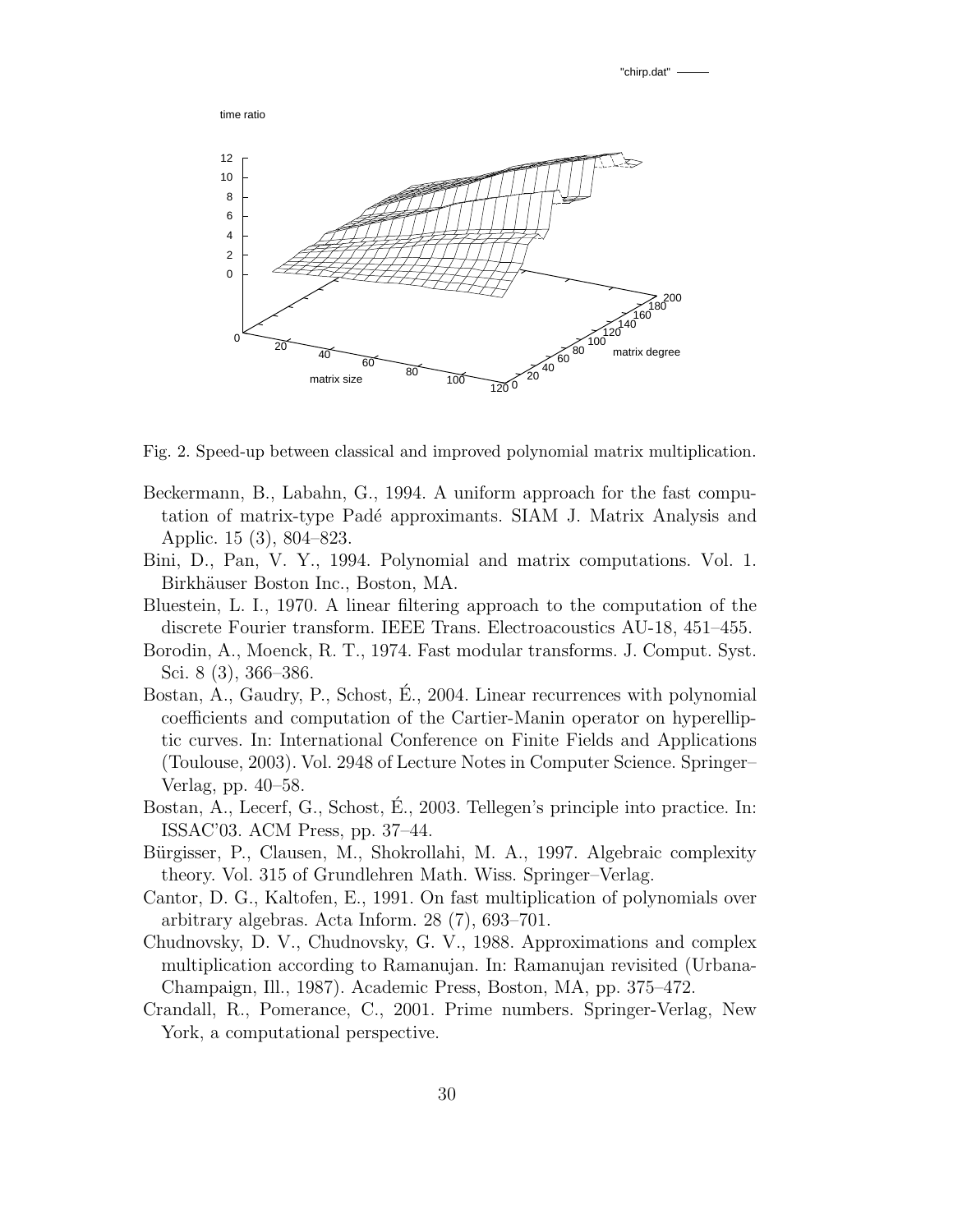- von zur Gathen, J., Gerhard, J., 1999. Modern computer algebra. Cambridge University Press.
- Gauss, C. F., 1863. Summatio quarundam serierum singularium. Opera, Vol. 2, Göttingen: Gess. d. Wiss., 9–45.
- Gerhard, J., 2000. Modular algorithms for polynomial basis conversion and greatest factorial factorization. In: RWCA'00. pp. 125–141.
- Giorgi, P., Jeannerod, C.-P., Villard, G., 2003. On the complexity of polynomial matrix computations. In: ISSAC'03. ACM Press, pp. 135–142.
- Goldman, J., Rota, G.-C., 1970. On the foundations of combinatorial theory. IV. Finite vector spaces and Eulerian generating functions. Studies in Appl. Math. 49, 239–258.
- Hanrot, G., Quercia, M., Zimmermann, P., 2004. The Middle Product Algorithm, I. Appl. Algebra Engrg. Comm. Comput. 14 (6), 415–438.
- Heine, E., 1847. Untersuchungen über die Reihe  $1 + \frac{(1-q^{\alpha})(1-q^{\beta})}{(1-q)(1-q^{\alpha})}$  $\frac{1-q^{\alpha})(1-q^{\beta})}{(1-q)(1-q^{\gamma})}$  ·  $x +$  $(1-q^{\alpha})(1-q^{\alpha+1})(1-q^{\beta})(1-q^{\beta+1})$  $\frac{-q^{\alpha})(1-q^{\alpha+1})(1-q^{\beta})(1-q^{\beta+1})}{(1-q)(1-q^2)(1-q^{\gamma})(1-q^{\gamma+1})} \cdot x^2 + \ldots$  J. reine angew. Math. 34, 285–328.
- Horowitz, E., 1972. A fast method for interpolation using preconditioning. Inf. Proc. Letters 1 (4), 157–163.
- Kaltofen, E., 2000. Challenges of symbolic computation: my favorite open problems. With an additional open problem by Robert M. Corless and David J. Jeffrey. J. Symb. Comp. 29 (6), 891–919.
- Karatsuba, A., Ofman, Y., 1963. Multiplication of multidigit numbers on automata. Soviet Math. Dokl. 7, 595–596.
- Knuth, D. E., 1998. The Art of Computer Programming, vol. 2, Seminumerical Algorithms, 3rd Edition. Addison-Wesley, Reading MA.
- Moenck, R. T., Borodin, A., 1972. Fast modular transforms via division. 13th Annual IEEE Symposium on Switching and Automata Theory, 90–96.
- Montgomery, P. L., 1992. An FFT extension of the elliptic curve method of factorization. Ph.D. thesis, University of California, Los Angeles CA.
- Paule, P., 1995. Greatest factorial factorization and symbolic summation. J. Symb. Comp. 20 (3), 235–268.
- Petkovšek, M., 1992. Hypergeometric solutions of linear recurrences with polynomial coefficients. J. Symb. Comp. 14 (2-3), 243–264.
- Rabiner, L. R., Schafer, R. W., Rader, C. M., 1969. The chirp z-transform algorithm and its application. Bell System Tech. J. 48, 1249–1292.
- Roman, S., 1984. The umbral calculus. Vol. 111 of Pure and Applied Mathematics. Academic Press Inc., New York.
- Rothe, H. A., 1793. Formulae de serierum reversione demonstratio universalis signis localibus combinatorico-analyticorum vicariis exhibita. Leipzig.
- Schoenberg, I. J., 1981. On polynomial interpolation at the points of a geometric progression. Proc. Roy. Soc. Edinburgh Sect. A 90 (3-4), 195–207.
- Schönhage, A., 1977. Schnelle Multiplikation von Polynomen über Körpern der Charakteristik 2. Acta Inform. 7, 395–398.
- Schönhage, A., Strassen, V., 1971. Schnelle Multiplikation großer Zahlen. Computing 7, 281–292.